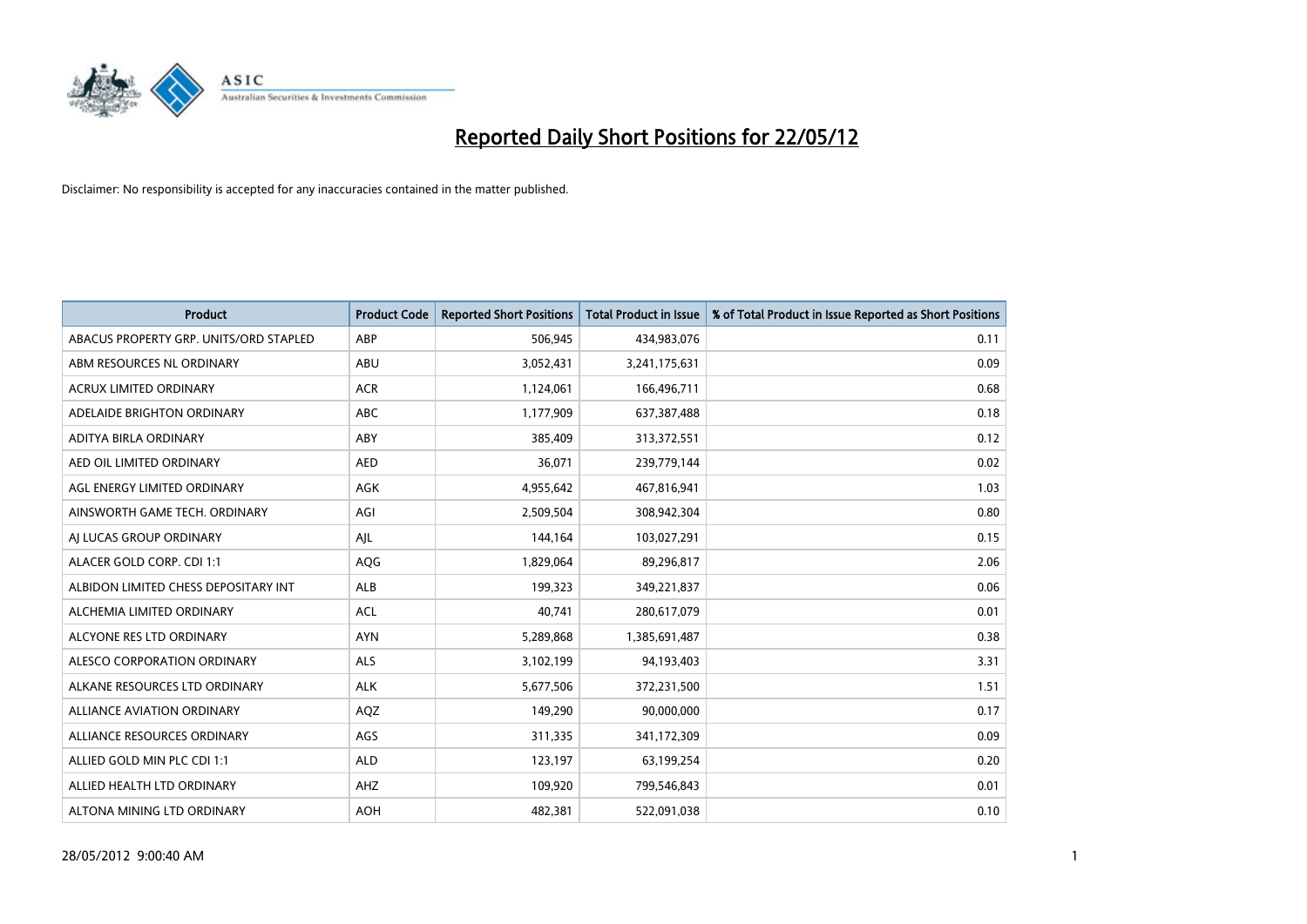

| <b>Product</b>                          | <b>Product Code</b> | <b>Reported Short Positions</b> | <b>Total Product in Issue</b> | % of Total Product in Issue Reported as Short Positions |
|-----------------------------------------|---------------------|---------------------------------|-------------------------------|---------------------------------------------------------|
| ALUMINA LIMITED ORDINARY                | <b>AWC</b>          | 82,019,069                      | 2,440,196,187                 | 3.35                                                    |
| AMALGAMATED HOLDINGS ORDINARY           | <b>AHD</b>          | 2,345                           | 157,613,022                   | 0.00                                                    |
| AMCOM TELECOMM. ORDINARY                | AMM                 | 5,000                           | 241,491,904                   | 0.00                                                    |
| AMCOR LIMITED ORDINARY                  | AMC                 | 3,909,655                       | 1,206,684,923                 | 0.31                                                    |
| AMP LIMITED ORDINARY                    | AMP                 | 3,976,534                       | 2,894,931,180                 | 0.14                                                    |
| AMPELLA MINING ORDINARY                 | AMX                 | 3,860,327                       | 240,600,493                   | 1.60                                                    |
| ANSELL LIMITED ORDINARY                 | <b>ANN</b>          | 2,963,046                       | 130,656,668                   | 2.26                                                    |
| ANTARES ENERGY LTD ORDINARY             | AZZ                 | 342,421                         | 260,000,000                   | 0.13                                                    |
| ANZ BANKING GRP LTD ORDINARY            | ANZ                 | 9,872,559                       | 2,679,587,116                 | 0.33                                                    |
| APA GROUP STAPLED SECURITIES            | <b>APA</b>          | 6,247,322                       | 644,485,583                   | 0.96                                                    |
| APN NEWS & MEDIA ORDINARY               | <b>APN</b>          | 24,233,852                      | 649,010,756                   | 3.73                                                    |
| AQUARIUS PLATINUM. ORDINARY             | <b>AOP</b>          | 11,540,362                      | 470,312,578                   | 2.45                                                    |
| AQUILA RESOURCES ORDINARY               | <b>AQA</b>          | 4,687,257                       | 411,804,442                   | 1.10                                                    |
| ARAFURA RESOURCE LTD ORDINARY           | <b>ARU</b>          | 10,789,170                      | 396,004,144                   | 2.70                                                    |
| ARB CORPORATION ORDINARY                | <b>ARP</b>          | 39,945                          | 72,481,302                    | 0.05                                                    |
| ARDENT LEISURE GROUP STAPLED SECURITIES | AAD                 | 319,177                         | 334,209,401                   | 0.10                                                    |
| ARISTOCRAT LEISURE ORDINARY             | ALL                 | 18,535,408                      | 550,502,889                   | 3.37                                                    |
| ASCIANO LIMITED ORDINARY                | <b>AIO</b>          | 2,589,054                       | 975,385,664                   | 0.26                                                    |
| ASG GROUP LIMITED ORDINARY              | <b>ASZ</b>          | 108,313                         | 172,142,079                   | 0.06                                                    |
| ASPEN GROUP ORD/UNITS STAPLED           | <b>APZ</b>          | 128,913                         | 596,206,393                   | 0.02                                                    |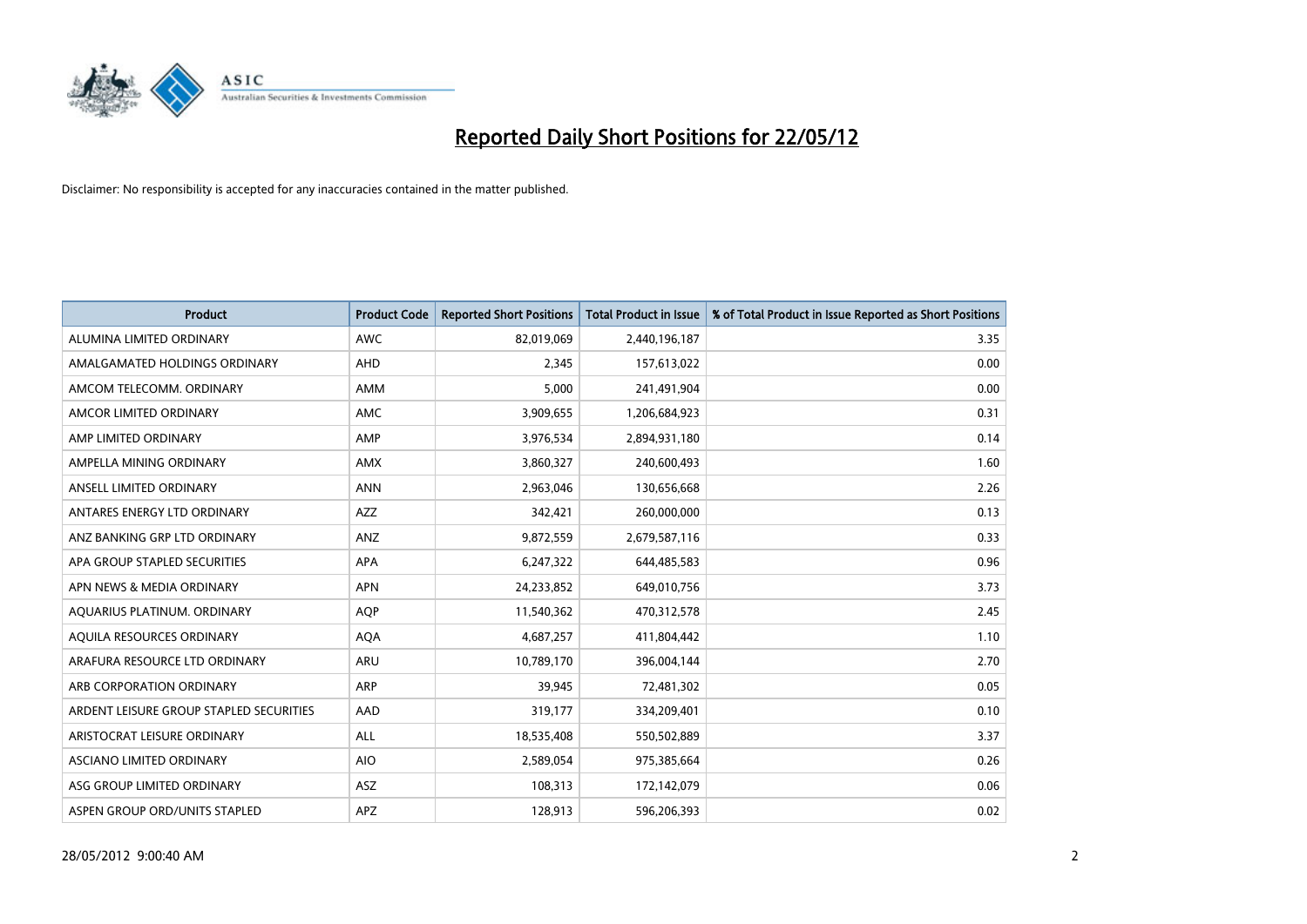

| <b>Product</b>                          | <b>Product Code</b> | <b>Reported Short Positions</b> | <b>Total Product in Issue</b> | % of Total Product in Issue Reported as Short Positions |
|-----------------------------------------|---------------------|---------------------------------|-------------------------------|---------------------------------------------------------|
| ASPIRE MINING LTD ORDINARY              | <b>AKM</b>          | 1,850,182                       | 620,594,556                   | 0.29                                                    |
| ASTRO JAP PROP GROUP STAPLED SECURITIES | AJA                 | 33,308                          | 58,445,002                    | 0.05                                                    |
| ASX LIMITED ORDINARY                    | ASX                 | 3,174,619                       | 175,136,729                   | 1.78                                                    |
| ATLAS IRON LIMITED ORDINARY             | <b>AGO</b>          | 5,329,562                       | 904,580,993                   | 0.61                                                    |
| AUCKLAND INTERNATION ORDINARY           | AIA                 | 50,000                          | 1,322,564,489                 | 0.00                                                    |
| <b>AURORA OIL &amp; GAS ORDINARY</b>    | <b>AUT</b>          | 7,612,366                       | 411,655,343                   | 1.84                                                    |
| AUSDRILL LIMITED ORDINARY               | ASL                 | 763,609                         | 304,397,289                   | 0.25                                                    |
| AUSENCO LIMITED ORDINARY                | AAX                 | 452,534                         | 123,872,665                   | 0.36                                                    |
| <b>AUSTAL LIMITED ORDINARY</b>          | ASB                 | 287,860                         | 188,193,007                   | 0.15                                                    |
| AUSTIN ENGINEERING ORDINARY             | ANG                 | 20,249                          | 72,314,403                    | 0.02                                                    |
| AUSTRALAND PROPERTY STAPLED SECURITY    | <b>ALZ</b>          | 600,405                         | 576,846,597                   | 0.10                                                    |
| AUSTRALIAN AGRICULT, ORDINARY           | AAC                 | 529,815                         | 312,905,085                   | 0.16                                                    |
| AUSTRALIAN INFRASTR, UNITS/ORDINARY     | <b>AIX</b>          | 11,932,675                      | 620,733,944                   | 1.95                                                    |
| AUSTRALIAN PHARM, ORDINARY              | API                 | 244,789                         | 488,115,883                   | 0.06                                                    |
| AUTOMOTIVE HOLDINGS ORDINARY            | AHE                 | 7,739                           | 260,579,682                   | 0.00                                                    |
| AVIENNINGS LIMITED ORDINARY             | <b>AVJ</b>          | 575,001                         | 274,588,694                   | 0.21                                                    |
| AWE LIMITED ORDINARY                    | AWE                 | 3,689,019                       | 521,871,941                   | 0.71                                                    |
| AZIMUTH RES LTD ORDINARY                | <b>AZH</b>          | 582,992                         | 401,368,304                   | 0.13                                                    |
| AZUMAH RESOURCES ORDINARY               | <b>AZM</b>          | 812,214                         | 333,614,096                   | 0.24                                                    |
| <b>BANDANNA ENERGY ORDINARY</b>         | <b>BND</b>          | 3,641,344                       | 528,481,199                   | 0.68                                                    |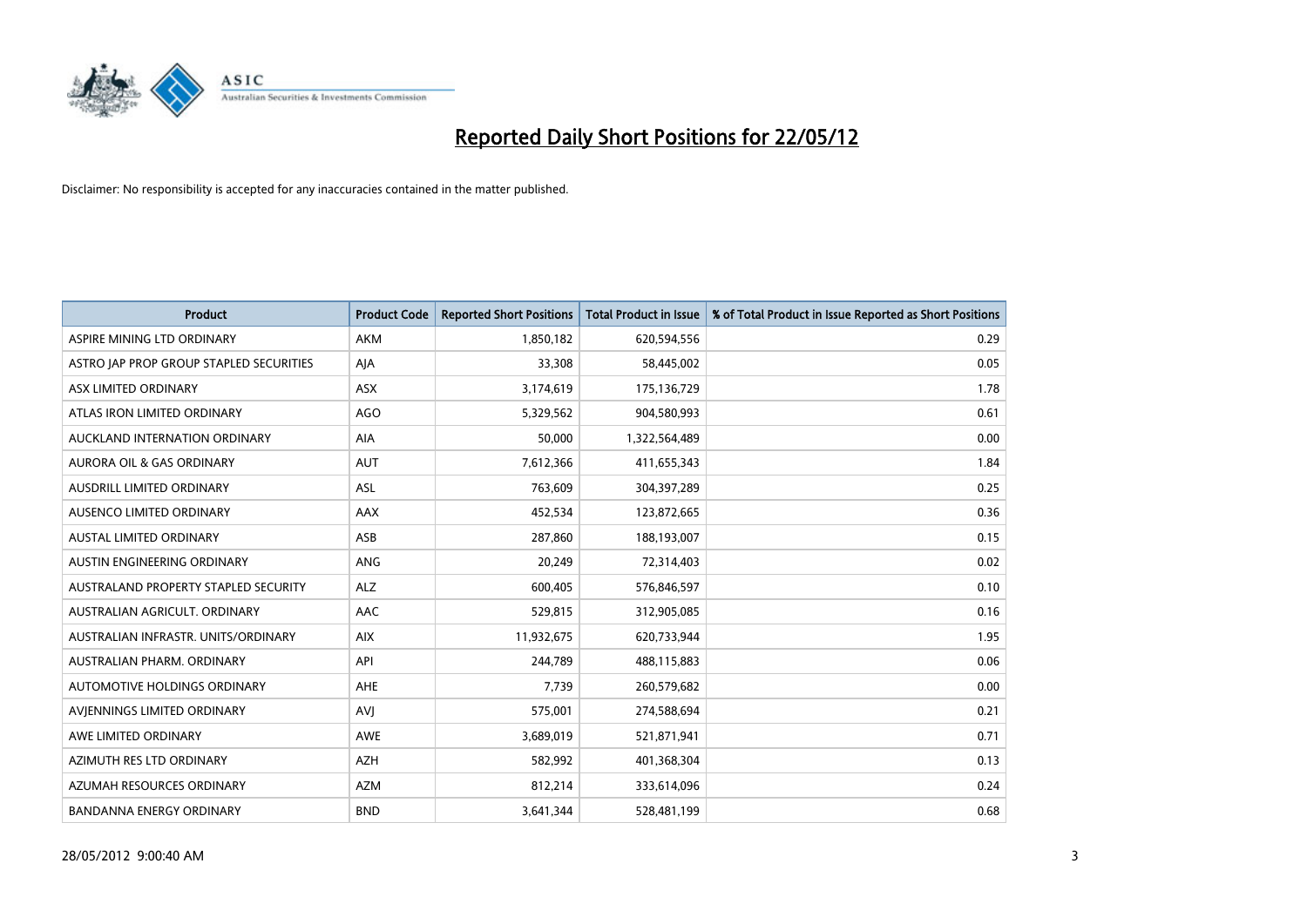

| <b>Product</b>                       | <b>Product Code</b> | <b>Reported Short Positions</b> | <b>Total Product in Issue</b> | % of Total Product in Issue Reported as Short Positions |
|--------------------------------------|---------------------|---------------------------------|-------------------------------|---------------------------------------------------------|
| BANK OF QUEENSLAND. ORDINARY         | <b>BOQ</b>          | 8,406,576                       | 304,034,664                   | 2.78                                                    |
| <b>BANNERMAN RESOURCES ORDINARY</b>  | <b>BMN</b>          | 110,324                         | 299,538,975                   | 0.04                                                    |
| <b>BASE RES LIMITED ORDINARY</b>     | <b>BSE</b>          | 754,626                         | 460,440,029                   | 0.17                                                    |
| <b>BASSARI RESOURCES ORDINARY</b>    | <b>BSR</b>          | 5,653,333                       | 572,648,689                   | 0.99                                                    |
| <b>BATHURST RESOURCES ORDINARY</b>   | <b>BTU</b>          | 32,269,955                      | 695,747,997                   | 4.61                                                    |
| <b>BC IRON LIMITED ORDINARY</b>      | <b>BCI</b>          | 307,354                         | 103,861,000                   | 0.30                                                    |
| <b>BEACH ENERGY LIMITED ORDINARY</b> | <b>BPT</b>          | 34,378,473                      | 1,255,464,157                 | 2.72                                                    |
| BEADELL RESOURCE LTD ORDINARY        | <b>BDR</b>          | 10,585,151                      | 716,004,752                   | 1.48                                                    |
| BENDIGO AND ADELAIDE ORDINARY        | <b>BEN</b>          | 4,612,408                       | 396,604,957                   | 1.15                                                    |
| BERKELEY RESOURCES ORDINARY          | <b>BKY</b>          | 2,241,803                       | 179,298,273                   | 1.26                                                    |
| BETASHARES ASX RES ETF UNITS         | <b>ORE</b>          | 78,350                          | 4,220,217                     | 1.86                                                    |
| <b>BHP BILLITON LIMITED ORDINARY</b> | <b>BHP</b>          | 15,778,620                      | 3,211,691,105                 | 0.45                                                    |
| <b>BILLABONG ORDINARY</b>            | <b>BBG</b>          | 23,327,926                      | 257,888,239                   | 9.02                                                    |
| <b>BIOTA HOLDINGS ORDINARY</b>       | <b>BTA</b>          | 1,383,318                       | 182,017,516                   | 0.76                                                    |
| <b>BLACKTHORN RESOURCES ORDINARY</b> | <b>BTR</b>          | 21,887                          | 127,818,000                   | 0.02                                                    |
| <b>BLUESCOPE STEEL LTD ORDINARY</b>  | <b>BSL</b>          | 46,451,748                      | 3,349,185,247                 | 1.39                                                    |
| <b>BOART LONGYEAR ORDINARY</b>       | <b>BLY</b>          | 6,657,796                       | 461,163,412                   | 1.44                                                    |
| <b>BOOM LOGISTICS ORDINARY</b>       | <b>BOL</b>          | 626                             | 468,663,585                   | 0.00                                                    |
| <b>BORAL LIMITED, ORDINARY</b>       | <b>BLD</b>          | 37,261,064                      | 758,572,140                   | 4.90                                                    |
| <b>BRADKEN LIMITED ORDINARY</b>      | <b>BKN</b>          | 6,609,878                       | 168,629,376                   | 3.92                                                    |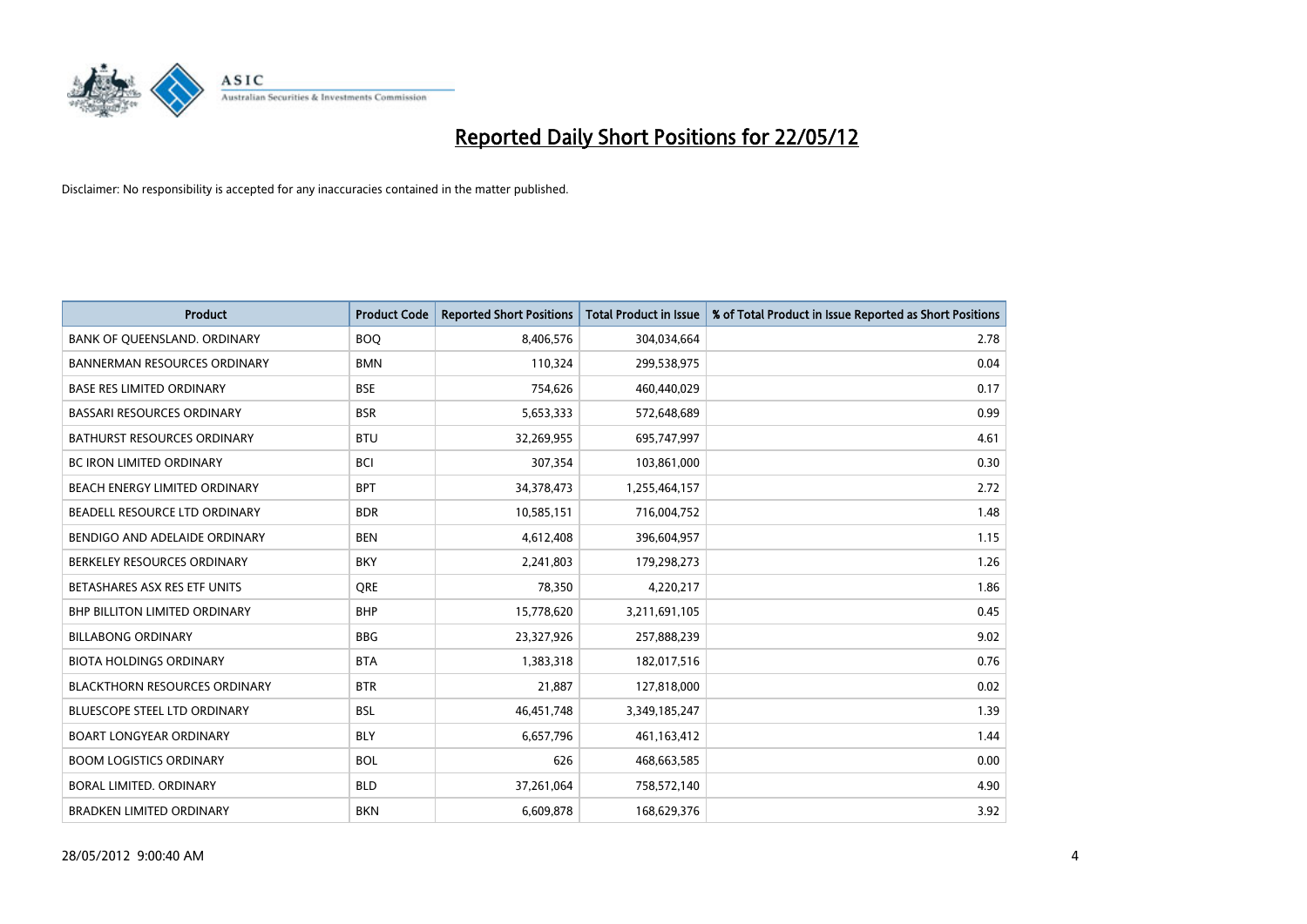

| <b>Product</b>                          | <b>Product Code</b> | <b>Reported Short Positions</b> | <b>Total Product in Issue</b> | % of Total Product in Issue Reported as Short Positions |
|-----------------------------------------|---------------------|---------------------------------|-------------------------------|---------------------------------------------------------|
| <b>BRAMBLES LIMITED ORDINARY</b>        | <b>BXB</b>          | 11,764,867                      | 1,480,975,746                 | 0.77                                                    |
| BREVILLE GROUP LTD ORDINARY             | <b>BRG</b>          | 34,743                          | 130,095,322                   | 0.03                                                    |
| <b>BRICKWORKS LIMITED ORDINARY</b>      | <b>BKW</b>          | 24,803                          | 147,567,333                   | 0.02                                                    |
| <b>BROCKMAN RESOURCES ORDINARY</b>      | <b>BRM</b>          | 8,403                           | 145,053,151                   | 0.00                                                    |
| BT INVESTMENT MNGMNT ORDINARY           | <b>BTT</b>          | 129,472                         | 267,906,977                   | 0.05                                                    |
| <b>BURU ENERGY ORDINARY</b>             | <b>BRU</b>          | 9,197,046                       | 234,340,477                   | 3.92                                                    |
| <b>BWP TRUST ORDINARY UNITS</b>         | <b>BWP</b>          | 346,398                         | 525,255,093                   | 0.05                                                    |
| <b>CABCHARGE AUSTRALIA ORDINARY</b>     | CAB                 | 676,803                         | 120,437,014                   | 0.56                                                    |
| CALTEX AUSTRALIA ORDINARY               | <b>CTX</b>          | 6,999,048                       | 270,000,000                   | 2.55                                                    |
| <b>CAMPBELL BROTHERS ORDINARY</b>       | <b>CPB</b>          | 1,149,795                       | 67,503,411                    | 1.72                                                    |
| CAPE LAMBERT RES LTD ORDINARY           | <b>CFE</b>          | 388,697                         | 689,108,792                   | 0.05                                                    |
| CARABELLA RES LTD ORDINARY              | <b>CLR</b>          | 274,323                         | 133,642,797                   | 0.21                                                    |
| <b>CARBON ENERGY ORDINARY</b>           | <b>CNX</b>          | 77,039                          | 772,586,709                   | 0.01                                                    |
| <b>CARDNO LIMITED ORDINARY</b>          | CDD                 | 292,919                         | 138,094,885                   | 0.21                                                    |
| CARNARVON PETROLEUM ORDINARY            | <b>CVN</b>          | 99,527                          | 694,644,634                   | 0.02                                                    |
| CARSALES.COM LTD ORDINARY               | <b>CRZ</b>          | 27,060,531                      | 233,684,223                   | 11.60                                                   |
| CASH CONVERTERS ORDINARY                | CCV                 | 41,599                          | 379,761,025                   | 0.01                                                    |
| CENTRO RETAIL AUST ORD/UNIT STAPLED SEC | <b>CRF</b>          | 15,168,834                      | 1,340,723,189                 | 1.14                                                    |
| CERAMIC FUEL CELLS ORDINARY             | <b>CFU</b>          | 146,659                         | 1,366,298,863                 | 0.01                                                    |
| CFS RETAIL PROPERTY UNITS               | <b>CFX</b>          | 51,171,219                      | 2,839,591,911                 | 1.82                                                    |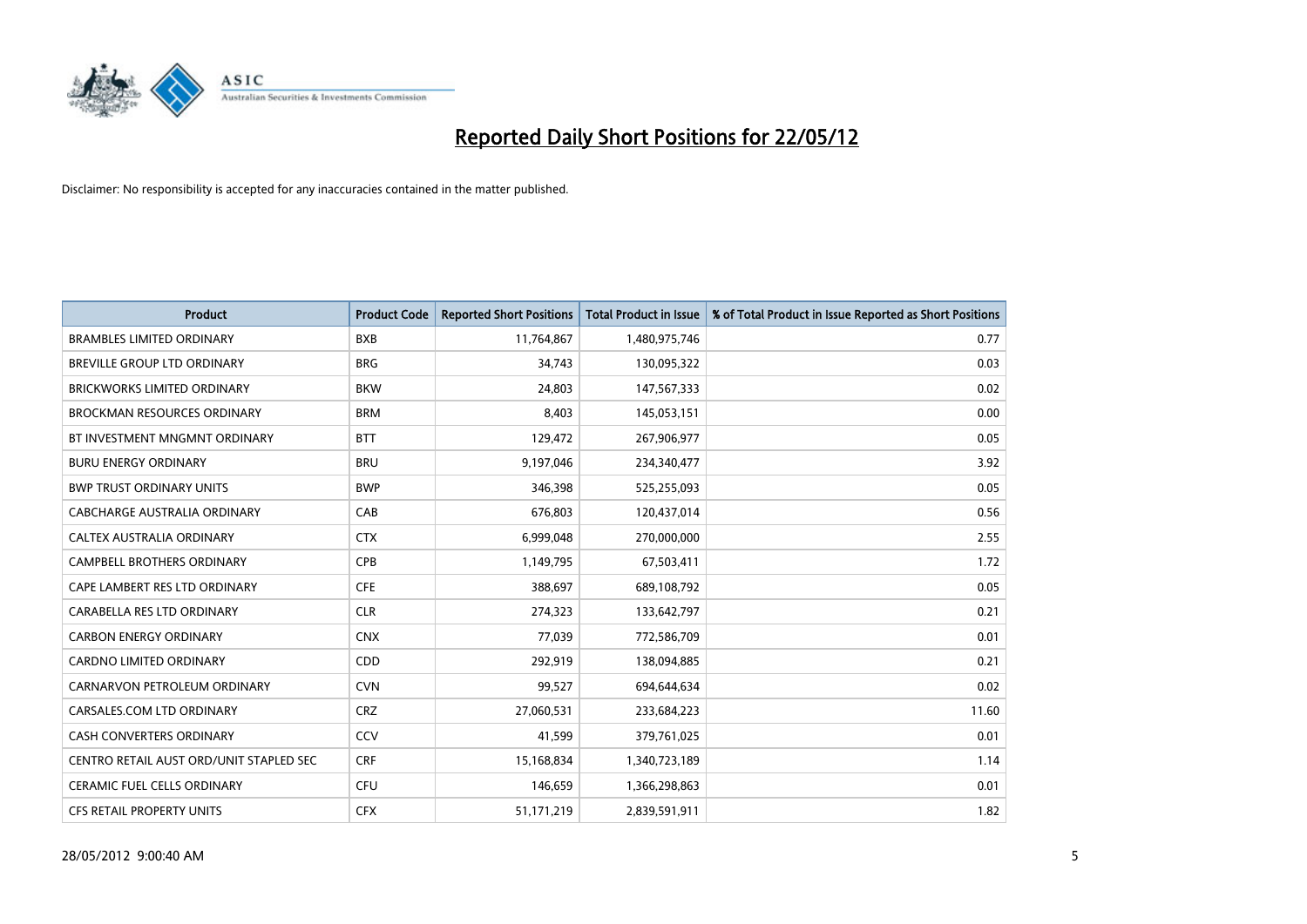

| <b>Product</b>                           | <b>Product Code</b> | <b>Reported Short Positions</b> | <b>Total Product in Issue</b> | % of Total Product in Issue Reported as Short Positions |
|------------------------------------------|---------------------|---------------------------------|-------------------------------|---------------------------------------------------------|
| <b>CGA MINING LIMITED ORDINARY</b>       | <b>CGX</b>          | 240,200                         | 337,725,726                   | 0.07                                                    |
| CHALLENGER DIV.PRO. STAPLED UNITS        | <b>CDI</b>          | 98,984                          | 872,296,035                   | 0.01                                                    |
| <b>CHALLENGER INFRAST, STAPLED UNITS</b> | <b>CIF</b>          | 255,372                         | 316,223,785                   | 0.08                                                    |
| <b>CHALLENGER LIMITED ORDINARY</b>       | <b>CGF</b>          | 3,689,467                       | 546,347,657                   | 0.68                                                    |
| CHARTER HALL GROUP STAPLED US PROHIBIT.  | <b>CHC</b>          | 86,767                          | 308,736,721                   | 0.03                                                    |
| <b>CHARTER HALL RETAIL UNITS</b>         | CQR                 | 838,788                         | 299,628,571                   | 0.28                                                    |
| <b>CHORUS LIMITED ORDINARY</b>           | <b>CNU</b>          | 2,045,653                       | 385,082,123                   | 0.53                                                    |
| CITIGOLD CORP LTD ORDINARY               | <b>CTO</b>          | 1,355,317                       | 1,105,078,301                 | 0.12                                                    |
| <b>CLOUGH LIMITED ORDINARY</b>           | <b>CLO</b>          | 121,566                         | 773,373,357                   | 0.01                                                    |
| <b>CNPR GRP UNITS/ORD STAPLED</b>        | <b>CNP</b>          | 2,537                           | 972,414,514                   | 0.00                                                    |
| COAL OF AFRICA LTD ORDINARY              | <b>CZA</b>          | 585,256                         | 662,484,573                   | 0.09                                                    |
| <b>COALSPUR MINES LTD ORDINARY</b>       | <b>CPL</b>          | 11,507,733                      | 620,729,899                   | 1.85                                                    |
| COALWORKS LIMITED ORDINARY               | <b>CWK</b>          | 910,084                         | 171,618,964                   | 0.54                                                    |
| <b>COBAR CONSOLIDATED ORDINARY</b>       | CCU                 | 267,171                         | 210,101,187                   | 0.12                                                    |
| COCA-COLA AMATIL ORDINARY                | <b>CCL</b>          | 10,431,905                      | 761,319,007                   | 1.39                                                    |
| COCHLEAR LIMITED ORDINARY                | <b>COH</b>          | 6,238,534                       | 56,929,432                    | 10.90                                                   |
| <b>COCKATOO COAL ORDINARY</b>            | <b>COK</b>          | 14,442,762                      | 1,016,746,908                 | 1.42                                                    |
| <b>COFFEY INTERNATIONAL ORDINARY</b>     | <b>COF</b>          | 256,585                         | 255,833,165                   | 0.11                                                    |
| COKAL LTD ORDINARY                       | <b>CKA</b>          | 62,844                          | 411,046,892                   | 0.02                                                    |
| <b>COLLINS FOODS LTD ORDINARY</b>        | <b>CKF</b>          | 36,978                          | 93,000,003                    | 0.04                                                    |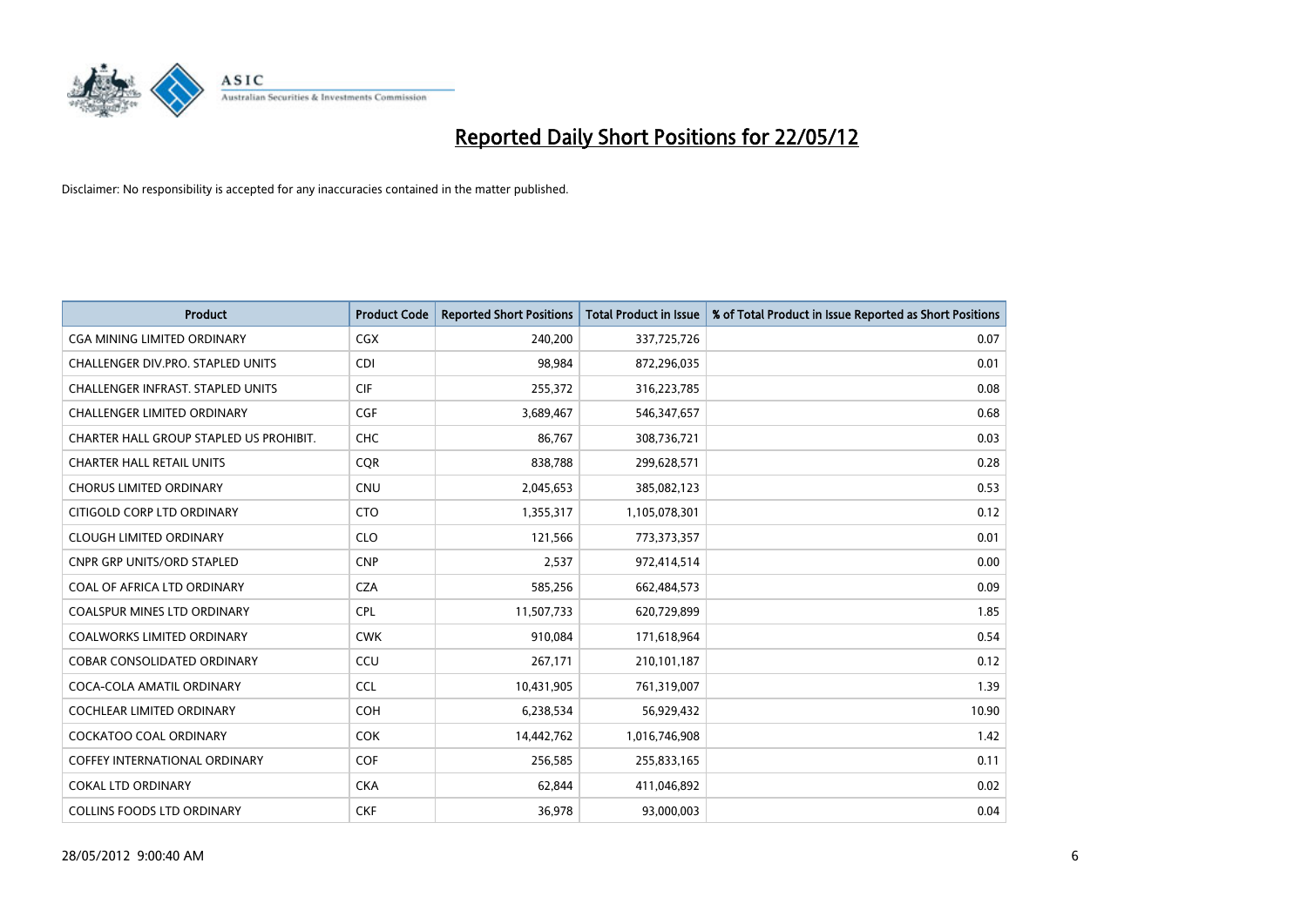

| <b>Product</b>                       | <b>Product Code</b> | <b>Reported Short Positions</b> | <b>Total Product in Issue</b> | % of Total Product in Issue Reported as Short Positions |
|--------------------------------------|---------------------|---------------------------------|-------------------------------|---------------------------------------------------------|
| COMMONWEALTH BANK, ORDINARY          | <b>CBA</b>          | 28,670,638                      | 1,592,154,780                 | 1.76                                                    |
| COMMONWEALTH PROP ORDINARY UNITS     | <b>CPA</b>          | 23,385,359                      | 2,347,003,413                 | 1.01                                                    |
| <b>COMPASS RESOURCES ORDINARY</b>    | <b>CMR</b>          | 7,472                           | 1,403,744,100                 | 0.00                                                    |
| <b>COMPUTERSHARE LTD ORDINARY</b>    | <b>CPU</b>          | 6,376,935                       | 555,664,059                   | 1.16                                                    |
| CONSOLIDATED MEDIA, ORDINARY         | <b>CMI</b>          | 1,780,308                       | 561,834,996                   | 0.31                                                    |
| CONTINENTAL COAL LTD ORDINARY        | CCC                 | 649,948                         | 430,742,398                   | 0.14                                                    |
| <b>COOPER ENERGY LTD ORDINARY</b>    | <b>COE</b>          | 427,566                         | 292,791,528                   | 0.15                                                    |
| <b>CREDIT CORP GROUP ORDINARY</b>    | <b>CCP</b>          | 14,445                          | 45,571,114                    | 0.03                                                    |
| CROMWELL PROP STAPLED SECURITIES     | <b>CMW</b>          | 4,029                           | 1,168,086,516                 | 0.00                                                    |
| <b>CROWN LIMITED ORDINARY</b>        | <b>CWN</b>          | 5,516,263                       | 728,394,185                   | 0.76                                                    |
| <b>CSG LIMITED ORDINARY</b>          | CSV                 | 843,200                         | 282,567,499                   | 0.29                                                    |
| <b>CSL LIMITED ORDINARY</b>          | <b>CSL</b>          | 5,785,091                       | 511,658,424                   | 1.13                                                    |
| <b>CSR LIMITED ORDINARY</b>          | <b>CSR</b>          | 37,024,145                      | 506,000,315                   | 7.31                                                    |
| <b>CUDECO LIMITED ORDINARY</b>       | CDU                 | 2,456,384                       | 190,159,476                   | 1.32                                                    |
| <b>CUE ENERGY RESOURCE ORDINARY</b>  | <b>CUE</b>          | 3,154,309                       | 698,119,720                   | 0.45                                                    |
| <b>CUSTOMERS LIMITED ORDINARY</b>    | <b>CUS</b>          | 12,220                          | 134,869,357                   | 0.01                                                    |
| DART ENERGY LTD ORDINARY             | <b>DTE</b>          | 32,666,657                      | 736,141,536                   | 4.43                                                    |
| DAVID JONES LIMITED ORDINARY         | <b>DJS</b>          | 55,607,570                      | 528,655,600                   | 10.51                                                   |
| <b>DECMIL GROUP LIMITED ORDINARY</b> | <b>DCG</b>          | 256,449                         | 166,492,757                   | 0.15                                                    |
| DEEP YELLOW LIMITED ORDINARY         | <b>DYL</b>          | 984,389                         | 1,128,736,403                 | 0.09                                                    |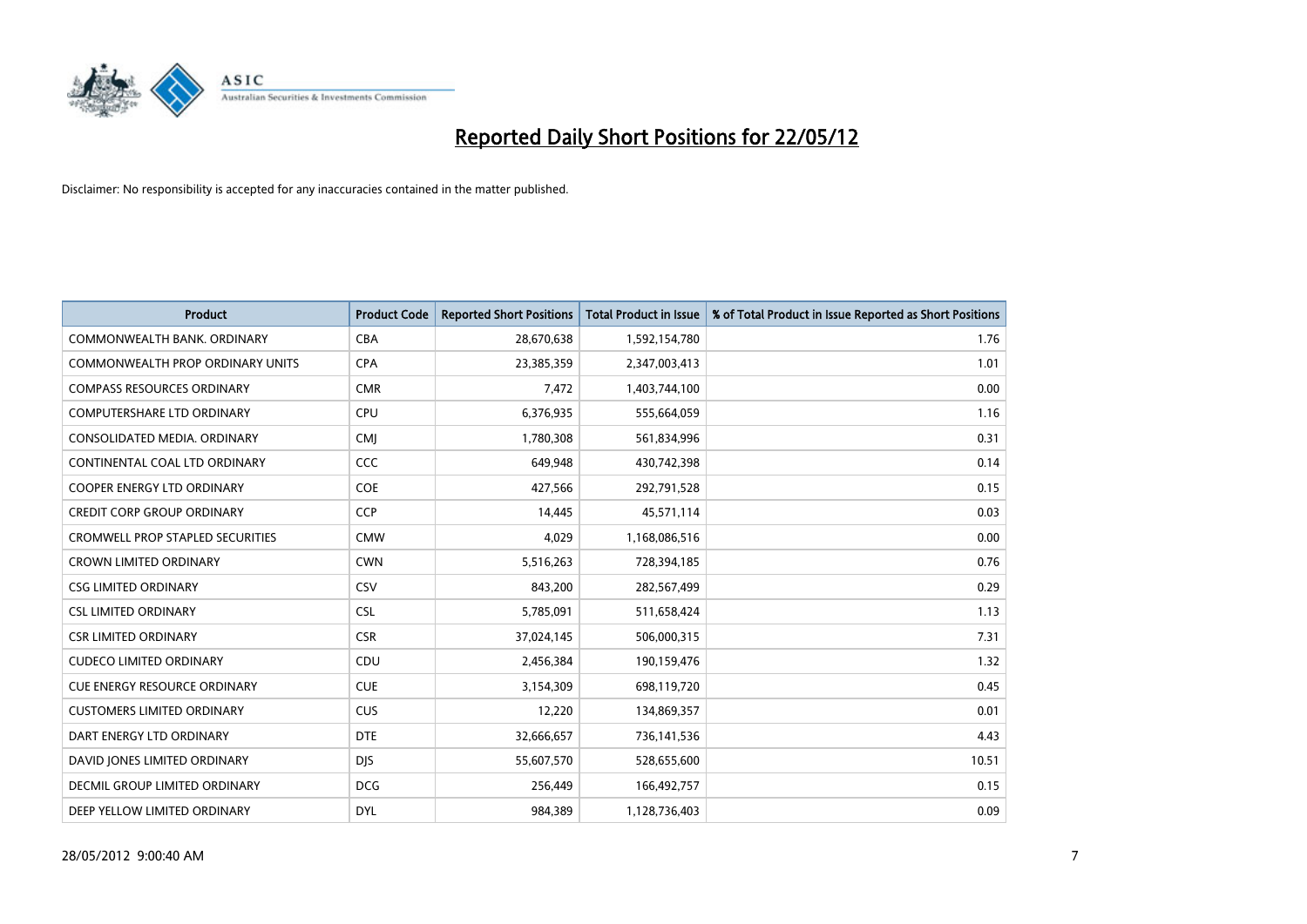

| <b>Product</b>                       | <b>Product Code</b> | <b>Reported Short Positions</b> | <b>Total Product in Issue</b> | % of Total Product in Issue Reported as Short Positions |
|--------------------------------------|---------------------|---------------------------------|-------------------------------|---------------------------------------------------------|
| DEXUS PROPERTY GROUP STAPLED UNITS   | <b>DXS</b>          | 16,236,599                      | 4,839,024,176                 | 0.34                                                    |
| DISCOVERY METALS LTD ORDINARY        | <b>DML</b>          | 9,251,929                       | 442,128,231                   | 2.10                                                    |
| DOMINO PIZZA ENTERPR ORDINARY        | <b>DMP</b>          | 458,641                         | 69,899,674                    | 0.65                                                    |
| DORAY MINERALS LTD ORDINARY          | <b>DRM</b>          | 52,152                          | 80,730,513                    | 0.06                                                    |
| DOWNER EDI LIMITED ORDINARY          | <b>DOW</b>          | 6,308,769                       | 429,100,296                   | 1.46                                                    |
| DRILLSEARCH ENERGY ORDINARY          | <b>DLS</b>          | 5,023,005                       | 337,449,196                   | 1.49                                                    |
| DUET GROUP STAPLED US PROHIBIT.      | <b>DUE</b>          | 9,018,748                       | 1,109,831,386                 | 0.82                                                    |
| DULUXGROUP LIMITED ORDINARY          | <b>DLX</b>          | 10,119,754                      | 367,456,259                   | 2.75                                                    |
| ECHO ENTERTAINMENT ORDINARY          | <b>EGP</b>          | 60,321,600                      | 688,019,737                   | 8.76                                                    |
| <b>ELDERS LIMITED ORDINARY</b>       | <b>ELD</b>          | 26,464,169                      | 448,598,480                   | 5.91                                                    |
| ELDORADO GOLD CORP CDI 1:1           | EAU                 | 35,744                          | 7,235,235                     | 0.51                                                    |
| ELEMENTAL MINERALS ORDINARY          | <b>ELM</b>          | 459,155                         | 243,614,280                   | 0.18                                                    |
| ELEMENTOS LIMITED ORDINARY           | <b>ELT</b>          | 16                              | 82,383,526                    | 0.00                                                    |
| <b>EMECO HOLDINGS ORDINARY</b>       | <b>EHL</b>          | 3,517,283                       | 631,237,586                   | 0.56                                                    |
| <b>EMPIRE ENERGY LTD ORDINARY</b>    | <b>EEG</b>          | 663,000                         | 291,530,350                   | 0.23                                                    |
| <b>ENDEAVOUR MIN CORP CDI 1:1</b>    | <b>EVR</b>          | 145,892                         | 117,139,706                   | 0.12                                                    |
| <b>ENERGY RESOURCES ORDINARY 'A'</b> | <b>ERA</b>          | 7,418,321                       | 517,725,062                   | 1.43                                                    |
| <b>ENERGY WORLD CORPOR. ORDINARY</b> | <b>EWC</b>          | 25,266,904                      | 1,734,166,672                 | 1.46                                                    |
| <b>ENVESTRA LIMITED ORDINARY</b>     | <b>ENV</b>          | 13,761,436                      | 1,572,392,111                 | 0.87                                                    |
| EQUATORIAL RES LTD ORDINARY          | <b>EQX</b>          | 150,686                         | 117,235,353                   | 0.13                                                    |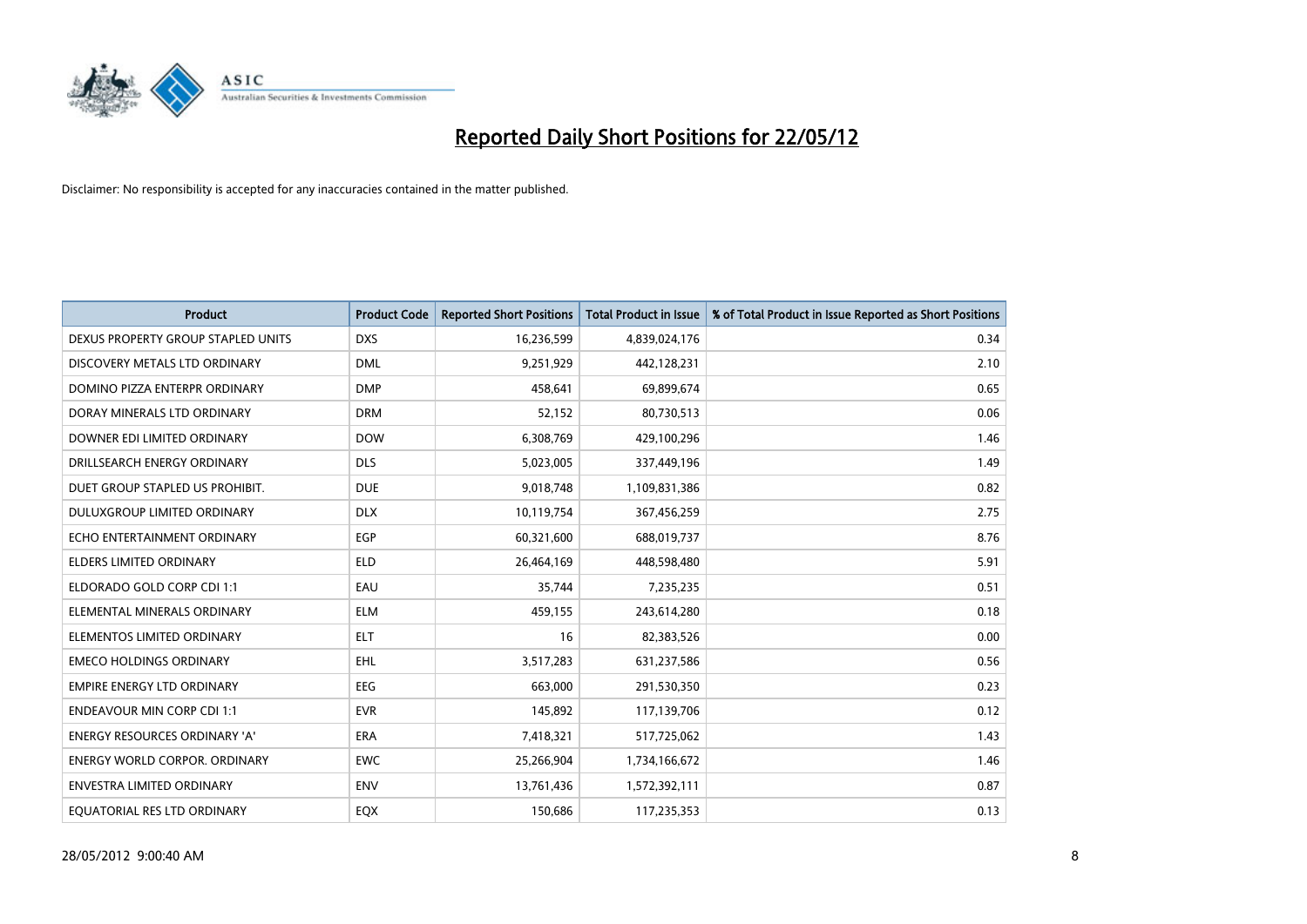

| <b>Product</b>                        | <b>Product Code</b> | <b>Reported Short Positions</b> | <b>Total Product in Issue</b> | % of Total Product in Issue Reported as Short Positions |
|---------------------------------------|---------------------|---------------------------------|-------------------------------|---------------------------------------------------------|
| EUREKA ENERGY LTD ORDINARY            | <b>EKA</b>          | 114,026                         | 237,764,050                   | 0.04                                                    |
| EUROZ LIMITED ORDINARY                | EZL                 | 26,690                          | 143,633,668                   | 0.02                                                    |
| EVOLUTION MINING LTD ORDINARY         | <b>EVN</b>          | 2,847,585                       | 707,105,713                   | 0.39                                                    |
| <b>EXCO RESOURCES LTD ORDINARY</b>    | <b>EXS</b>          | 50,060                          | 356,044,187                   | 0.01                                                    |
| FAIRFAX MEDIA LTD ORDINARY            | <b>FXI</b>          | 259,056,138                     | 2,351,955,725                 | 11.04                                                   |
| <b>FAR LTD ORDINARY</b>               | <b>FAR</b>          | 26,305,527                      | 2,499,846,742                 | 1.05                                                    |
| FISHER & PAYKEL H. ORDINARY           | <b>FPH</b>          | 7,000                           | 530,053,399                   | 0.00                                                    |
| FKP PROPERTY GROUP STAPLED SECURITIES | <b>FKP</b>          | 33,454,349                      | 1,211,033,858                 | 2.75                                                    |
| FLEETWOOD CORP ORDINARY               | <b>FWD</b>          | 147,185                         | 59,217,793                    | 0.24                                                    |
| FLETCHER BUILDING ORDINARY            | <b>FBU</b>          | 10,733,686                      | 682,866,936                   | 1.58                                                    |
| FLEXIGROUP LIMITED ORDINARY           | <b>FXL</b>          | 37,528                          | 279,911,147                   | 0.00                                                    |
| <b>FLIGHT CENTRE ORDINARY</b>         | <b>FLT</b>          | 11,678,508                      | 100,031,742                   | 11.66                                                   |
| FLINDERS MINES LTD ORDINARY           | <b>FMS</b>          | 91,772                          | 1,821,300,404                 | 0.01                                                    |
| <b>FOCUS MINERALS LTD ORDINARY</b>    | <b>FML</b>          | 536,034                         | 4,320,773,701                 | 0.01                                                    |
| <b>FORGE GROUP LIMITED ORDINARY</b>   | <b>FGE</b>          | 355,513                         | 83,469,014                    | 0.43                                                    |
| <b>FORTESCUE METALS GRP ORDINARY</b>  | <b>FMG</b>          | 117,644,594                     | 3,113,798,659                 | 3.72                                                    |
| <b>G.U.D. HOLDINGS ORDINARY</b>       | GUD                 | 794,276                         | 70,803,455                    | 1.13                                                    |
| <b>GALAXY RESOURCES ORDINARY</b>      | GXY                 | 8,690,800                       | 363,775,852                   | 2.37                                                    |
| <b>GEODYNAMICS LIMITED ORDINARY</b>   | GDY                 | 850                             | 406,452,608                   | 0.00                                                    |
| <b>GINDALBIE METALS LTD ORDINARY</b>  | <b>GBG</b>          | 33,035,021                      | 1,247,487,454                 | 2.65                                                    |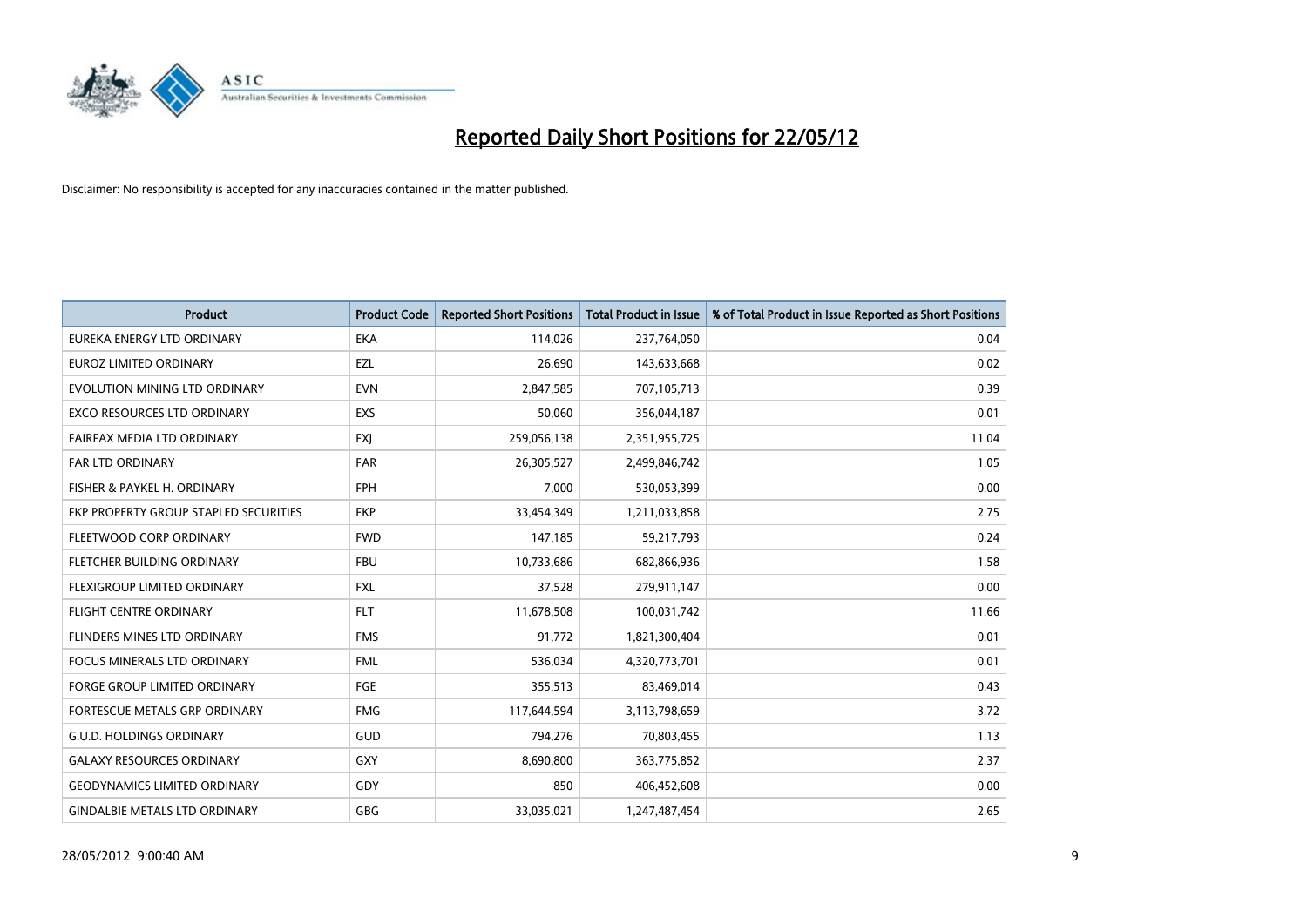

| <b>Product</b>                                   | <b>Product Code</b> | <b>Reported Short Positions</b> | <b>Total Product in Issue</b> | % of Total Product in Issue Reported as Short Positions |
|--------------------------------------------------|---------------------|---------------------------------|-------------------------------|---------------------------------------------------------|
| <b>GLOBAL CONSTRUCTION ORDINARY</b>              | GCS                 | 50,000                          | 116,464,741                   | 0.04                                                    |
| <b>GLOUCESTER COAL ORDINARY</b>                  | GCL                 | 1,272,825                       | 202,905,967                   | 0.60                                                    |
| <b>GOLD ROAD RES LTD ORDINARY</b>                | GOR                 | 221,204                         | 389,975,665                   | 0.07                                                    |
| <b>GOODMAN FIELDER. ORDINARY</b>                 | <b>GFF</b>          | 56,550,368                      | 1,955,559,207                 | 2.90                                                    |
| <b>GOODMAN GROUP STAPLED US PROHIBIT.</b>        | <b>GMG</b>          | 12,444,016                      | 1,549,551,920                 | 0.78                                                    |
| <b>GPT GROUP STAPLED SEC.</b>                    | GPT                 | 11,982,431                      | 1,787,243,710                 | 0.67                                                    |
| <b>GRAINCORP LIMITED A CLASS ORDINARY</b>        | <b>GNC</b>          | 745,225                         | 198,318,900                   | 0.38                                                    |
| <b>GRANGE RESOURCES. ORDINARY</b>                | <b>GRR</b>          | 1,583,312                       | 1,154,766,592                 | 0.13                                                    |
| <b>GREENLAND MIN EN LTD ORDINARY</b>             | GGG                 | 3,981,980                       | 416,390,488                   | 0.95                                                    |
| <b>GROWTHPOINT PROPERTY ORD/UNIT STAPLED SEC</b> | GOZ                 | 146,894                         | 291,904,374                   | 0.05                                                    |
| <b>GRYPHON MINERALS LTD ORDINARY</b>             | GRY                 | 5,169,237                       | 348,264,983                   | 1.48                                                    |
| <b>GUILDFORD COAL LTD ORDINARY</b>               | <b>GUF</b>          | 1,479,952                       | 276,867,530                   | 0.55                                                    |
| <b>GUINNESS PEAT GROUP. CDI 1:1</b>              | GPG                 | 15,000                          | 250,584,860                   | 0.01                                                    |
| <b>GUIARAT NRE COAL LTD ORDINARY</b>             | <b>GNM</b>          | 652,500                         | 993,137,858                   | 0.07                                                    |
| <b>GUNNS LIMITED ORDINARY</b>                    | <b>GNS</b>          | 63,345,192                      | 848,401,559                   | 7.46                                                    |
| <b>GWA GROUP LTD ORDINARY</b>                    | <b>GWA</b>          | 17,146,198                      | 302,005,514                   | 5.71                                                    |
| <b>HARVEY NORMAN ORDINARY</b>                    | <b>HVN</b>          | 95,272,471                      | 1,062,316,784                 | 8.95                                                    |
| HASTIE GROUP LIMITED ORDINARY                    | <b>HST</b>          | 233,914                         | 137,353,504                   | 0.17                                                    |
| HASTINGS DIVERSIFIED STAPLED SECURITY            | <b>HDF</b>          | 140,627                         | 530,001,072                   | 0.03                                                    |
| <b>HAVILAH RESOURCES NL ORDINARY</b>             | <b>HAV</b>          | 126,344                         | 101,311,223                   | 0.12                                                    |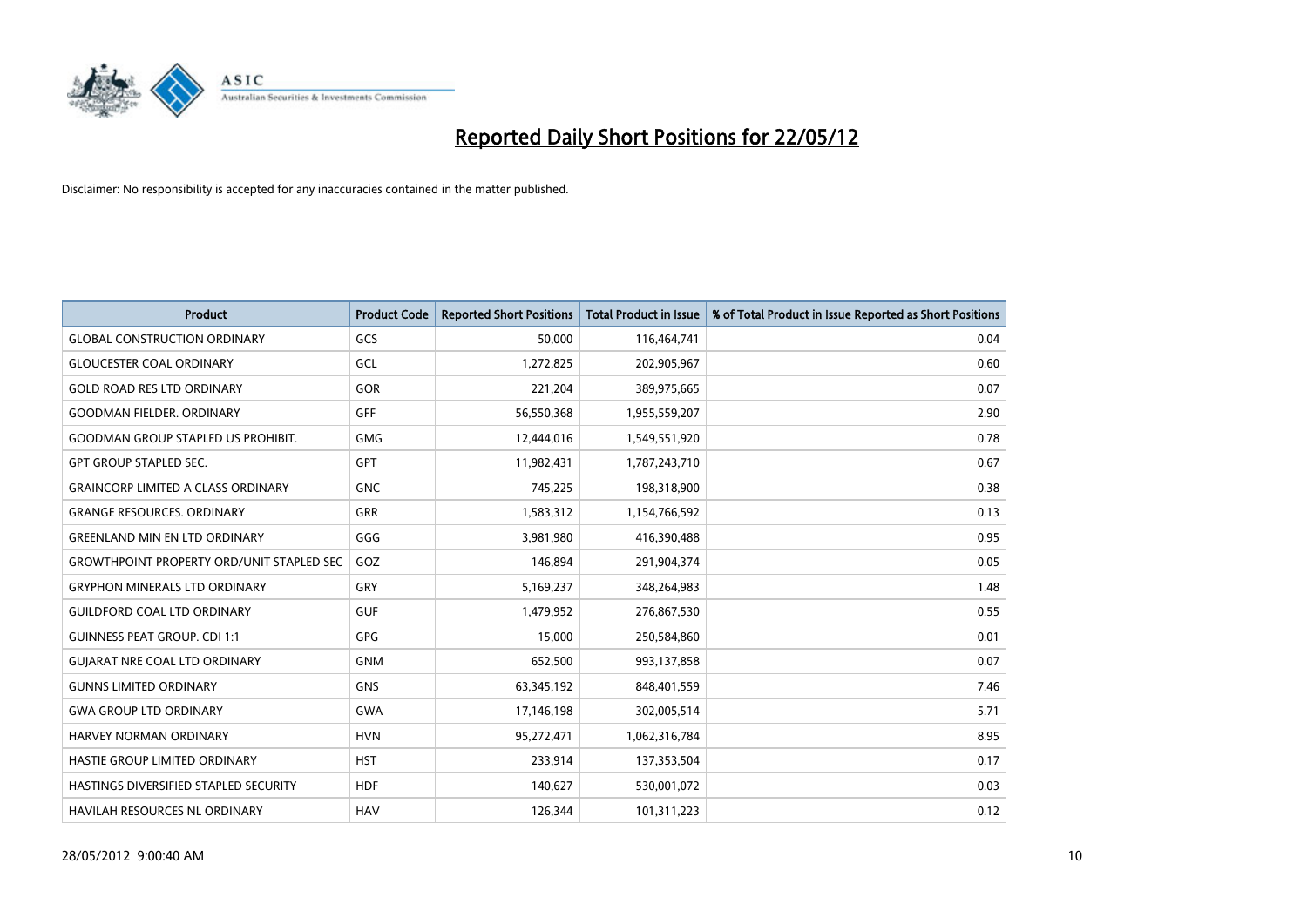

| <b>Product</b>                         | <b>Product Code</b> | <b>Reported Short Positions</b> | <b>Total Product in Issue</b> | % of Total Product in Issue Reported as Short Positions |
|----------------------------------------|---------------------|---------------------------------|-------------------------------|---------------------------------------------------------|
| <b>HENDERSON GROUP CDI 1:1</b>         | <b>HGG</b>          | 6,355,287                       | 679,989,580                   | 0.95                                                    |
| HFA HOLDINGS LIMITED ORDINARY          | <b>HFA</b>          | 3,809                           | 117,332,831                   | 0.00                                                    |
| <b>HIGHLANDS PACIFIC ORDINARY</b>      | <b>HIG</b>          | 68,520                          | 686,202,481                   | 0.01                                                    |
| HILLGROVE RES LTD ORDINARY             | <b>HGO</b>          | 4,920,500                       | 793,698,575                   | 0.62                                                    |
| HILLS HOLDINGS LTD ORDINARY            | HIL                 | 2,907,826                       | 246,500,444                   | 1.17                                                    |
| HORIZON OIL LIMITED ORDINARY           | <b>HZN</b>          | 26,044,819                      | 1,130,811,515                 | 2.30                                                    |
| <b>ICON ENERGY LIMITED ORDINARY</b>    | <b>ICN</b>          | 6,415                           | 469,301,394                   | 0.00                                                    |
| <b>IINET LIMITED ORDINARY</b>          | <b>IIN</b>          | 159,452                         | 160,968,847                   | 0.09                                                    |
| <b>ILUKA RESOURCES ORDINARY</b>        | <b>ILU</b>          | 29,689,294                      | 418,700,517                   | 7.08                                                    |
| <b>IMDEX LIMITED ORDINARY</b>          | <b>IMD</b>          | 498,715                         | 208,250,426                   | 0.26                                                    |
| IMF (AUSTRALIA) LTD ORDINARY           | <b>IMF</b>          | 119,790                         | 123,828,193                   | 0.10                                                    |
| <b>INCITEC PIVOT ORDINARY</b>          | IPL                 | 2,496,586                       | 1,628,730,107                 | 0.15                                                    |
| INDEPENDENCE GROUP ORDINARY            | <b>IGO</b>          | 9,666,317                       | 232,882,535                   | 4.17                                                    |
| <b>INDOPHIL RESOURCES ORDINARY</b>     | <b>IRN</b>          | 973,334                         | 1,203,146,194                 | 0.07                                                    |
| <b>INDUSTREA LIMITED ORDINARY</b>      | <b>IDL</b>          | 557,443                         | 370,268,218                   | 0.16                                                    |
| INFIGEN ENERGY STAPLED SECURITIES      | <b>IFN</b>          | 5,067,306                       | 762,265,972                   | 0.67                                                    |
| INSURANCE AUSTRALIA ORDINARY           | IAG                 | 2,396,919                       | 2,079,034,021                 | 0.09                                                    |
| INTEGRA MINING LTD. ORDINARY           | <b>IGR</b>          | 3,914,741                       | 846,293,881                   | 0.46                                                    |
| <b>INTREPID MINES ORDINARY</b>         | <b>IAU</b>          | 9,001,379                       | 524,483,428                   | 1.71                                                    |
| INVESTA OFFICE FUND STAPLED SECURITIES | <b>IOF</b>          | 712,518                         | 614,047,458                   | 0.12                                                    |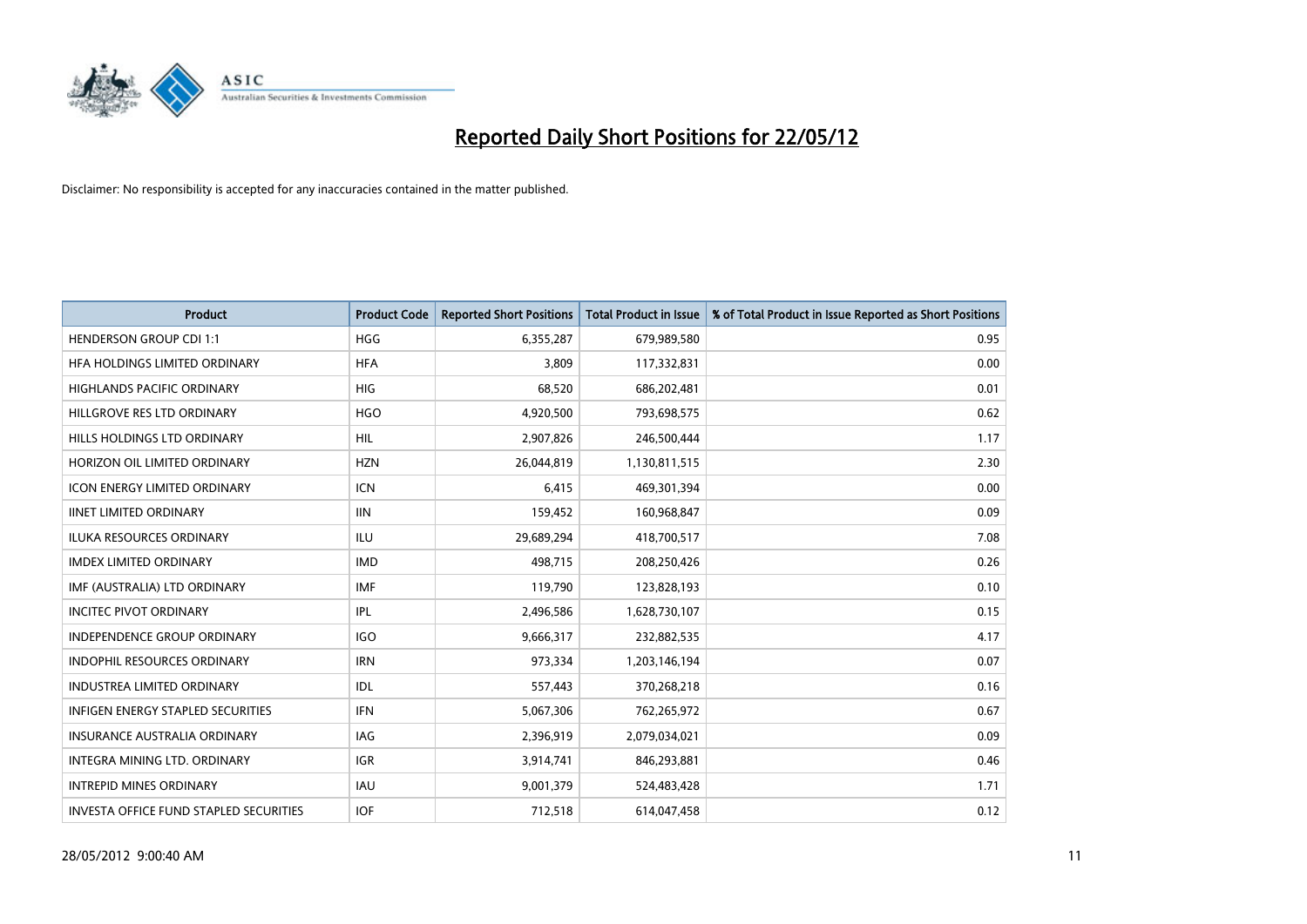

| <b>Product</b>                            | <b>Product Code</b> | <b>Reported Short Positions</b> | <b>Total Product in Issue</b> | % of Total Product in Issue Reported as Short Positions |
|-------------------------------------------|---------------------|---------------------------------|-------------------------------|---------------------------------------------------------|
| <b>INVOCARE LIMITED ORDINARY</b>          | <b>IVC</b>          | 3,151,658                       | 110,030,298                   | 2.87                                                    |
| <b>ION LIMITED ORDINARY</b>               | <b>ION</b>          | 164,453                         | 256,365,105                   | 0.06                                                    |
| <b>IOOF HOLDINGS LTD ORDINARY</b>         | IFL                 | 761,509                         | 229,794,395                   | 0.33                                                    |
| <b>IRESS LIMITED ORDINARY</b>             | <b>IRE</b>          | 3,029,102                       | 127,036,010                   | 2.39                                                    |
| <b>IRON ORE HOLDINGS ORDINARY</b>         | <b>IOH</b>          | 66,202                          | 165,862,170                   | 0.03                                                    |
| ISHARES MSCI AUS 200 ISHARES MSCI AUS 200 | IOZ                 | 28,658                          | 4,352,373                     | 0.66                                                    |
| ISHARES S&P HIGH DIV ISHARES S&P HIGH DIV | <b>IHD</b>          | 95,719                          | 2,903,027                     | 3.30                                                    |
| ISHARES SMALL ORDS ISHARES SMALL ORDS     | <b>ISO</b>          | 650,567                         | 5,703,165                     | 11.41                                                   |
| <b>IVANHOE AUSTRALIA ORDINARY</b>         | <b>IVA</b>          | 3,511,229                       | 553,921,745                   | 0.63                                                    |
| JAMES HARDIE INDUST CHESS DEPOSITARY INT  | <b>IHX</b>          | 13,019,370                      | 437,185,963                   | 2.97                                                    |
| <b>JB HI-FI LIMITED ORDINARY</b>          | <b>IBH</b>          | 23,018,840                      | 98,850,643                    | 23.29                                                   |
| <b>JUPITER MINES ORDINARY</b>             | <b>IMS</b>          | 50,383                          | 1,806,834,044                 | 0.00                                                    |
| <b>KAGARA LTD ORDINARY</b>                | KZL                 | 3,475,166                       | 798,953,117                   | 0.42                                                    |
| KANGAROO RES LTD ORDINARY                 | <b>KRL</b>          | 183,108                         | 3,434,430,012                 | 0.00                                                    |
| KAROON GAS AUSTRALIA ORDINARY             | <b>KAR</b>          | 639,278                         | 221,420,769                   | 0.28                                                    |
| KASBAH RESOURCES ORDINARY                 | <b>KAS</b>          | 35,175                          | 371,912,596                   | 0.01                                                    |
| KATHMANDU HOLD LTD ORDINARY               | <b>KMD</b>          | 1,821,425                       | 200,000,000                   | 0.91                                                    |
| <b>KBL MINING LIMITED ORDINARY</b>        | <b>KBL</b>          | 1,820                           | 241,361,631                   | 0.00                                                    |
| KENTOR GOLD LIMITED ORDINARY              | KGL                 | 1,490                           | 106,209,874                   | 0.00                                                    |
| KEYBRIDGE CAPITAL ORDINARY                | <b>KBC</b>          |                                 | 172,070,564                   | 0.00                                                    |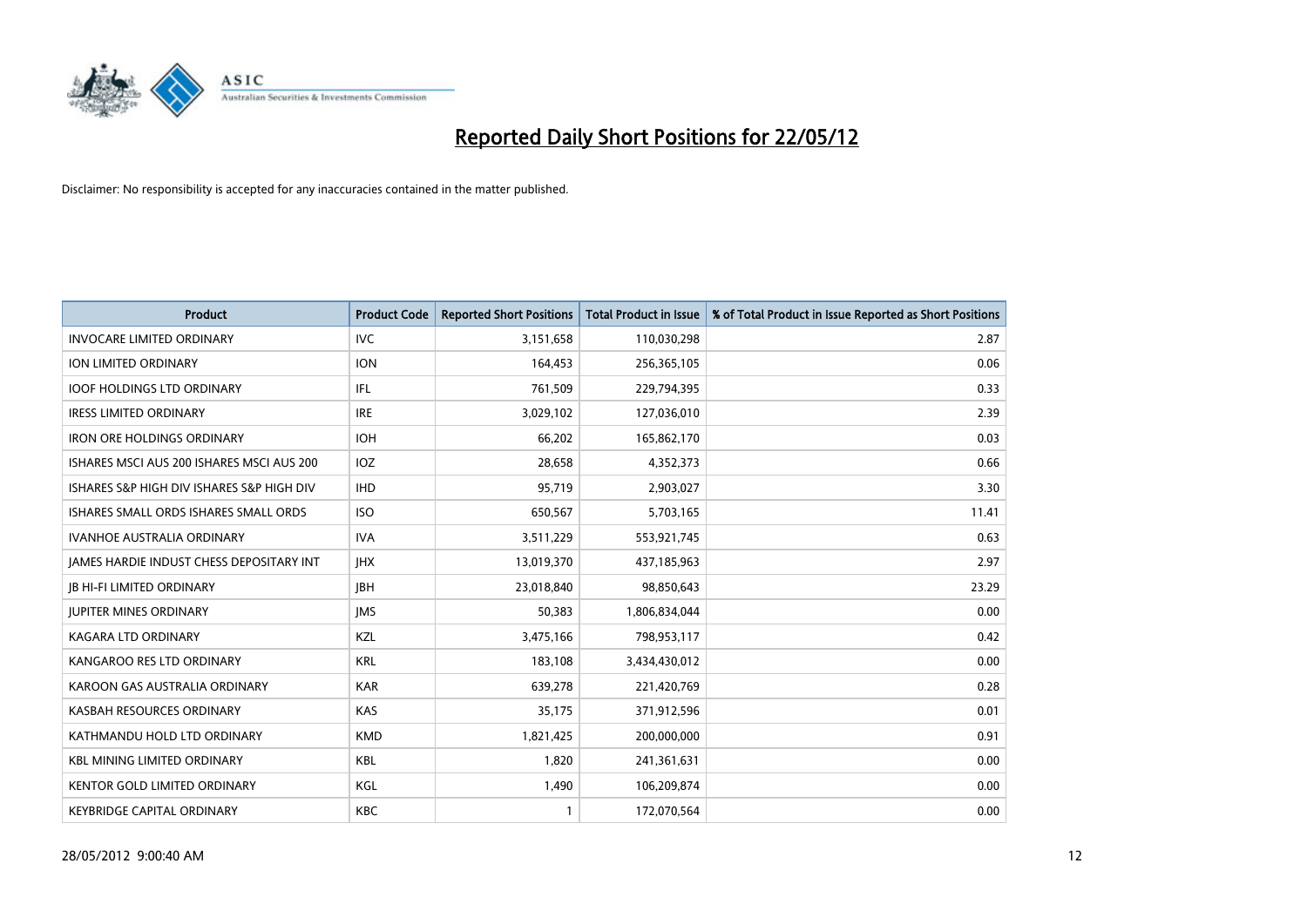

| <b>Product</b>                        | <b>Product Code</b> | <b>Reported Short Positions</b> | <b>Total Product in Issue</b> | % of Total Product in Issue Reported as Short Positions |
|---------------------------------------|---------------------|---------------------------------|-------------------------------|---------------------------------------------------------|
| KINGSGATE CONSOLID, ORDINARY          | <b>KCN</b>          | 4,620,333                       | 151,263,789                   | 3.06                                                    |
| KINGSROSE MINING LTD ORDINARY         | <b>KRM</b>          | 210,033                         | 279,721,062                   | 0.06                                                    |
| LEIGHTON HOLDINGS ORDINARY            | LEI                 | 10,379,426                      | 337,087,596                   | 3.06                                                    |
| LEND LEASE GROUP UNIT/ORD STAPLED     | LLC                 | 3,918,514                       | 572,789,827                   | 0.67                                                    |
| LINC ENERGY LTD ORDINARY              | <b>LNC</b>          | 23,716,133                      | 504,487,631                   | 4.68                                                    |
| LIQUEFIED NATURAL ORDINARY            | LNG                 | 272,800                         | 267,699,015                   | 0.10                                                    |
| LUDOWICI LIMITED ORDINARY             | LDW                 | 9,547                           | 29,623,203                    | 0.03                                                    |
| LYNAS CORPORATION ORDINARY            | <b>LYC</b>          | 167,718,400                     | 1,714,846,913                 | 9.78                                                    |
| <b>M2 TELECOMMUNICATION ORDINARY</b>  | <b>MTU</b>          | 233,554                         | 156,281,954                   | 0.15                                                    |
| <b>MACA LIMITED ORDINARY</b>          | <b>MLD</b>          | 42,838                          | 150,000,000                   | 0.03                                                    |
| <b>MACMAHON HOLDINGS ORDINARY</b>     | <b>MAH</b>          | 2,289,709                       | 738,631,705                   | 0.32                                                    |
| MACQ ATLAS ROADS GRP ORDINARY STAPLED | <b>MQA</b>          | 5,139,891                       | 464,279,594                   | 1.11                                                    |
| MACQUARIE GROUP LTD ORDINARY          | MQG                 | 9,153,780                       | 348,602,873                   | 2.62                                                    |
| MARENGO MINING ORDINARY               | <b>MGO</b>          | 39,850                          | 1,003,745,113                 | 0.00                                                    |
| <b>MATRIX C &amp; E LTD ORDINARY</b>  | <b>MCE</b>          | 681,501                         | 77,081,507                    | 0.89                                                    |
| <b>MAVERICK DRILLING ORDINARY</b>     | <b>MAD</b>          | 41,006                          | 267,594,286                   | 0.01                                                    |
| MCMILLAN SHAKESPEARE ORDINARY         | <b>MMS</b>          | 64,407                          | 74,523,965                    | 0.08                                                    |
| MEDUSA MINING LTD ORDINARY            | <b>MML</b>          | 2,997,389                       | 188,903,911                   | 1.59                                                    |
| MEO AUSTRALIA LTD ORDINARY            | <b>MEO</b>          | 4,751,415                       | 539,913,260                   | 0.87                                                    |
| MERMAID MARINE ORDINARY               | <b>MRM</b>          | 481,515                         | 219,311,642                   | 0.22                                                    |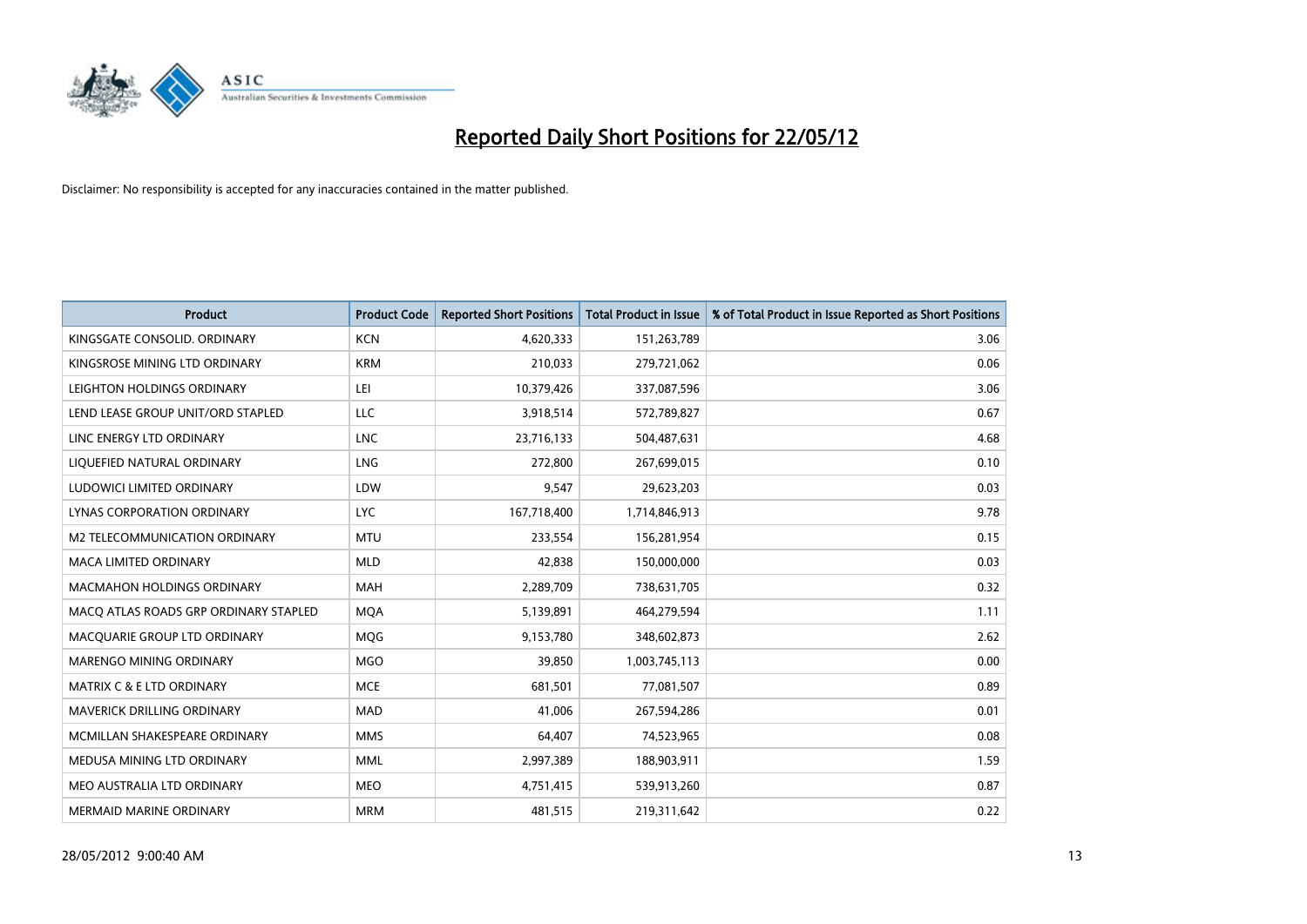

| <b>Product</b>                  | <b>Product Code</b> | <b>Reported Short Positions</b> | <b>Total Product in Issue</b> | % of Total Product in Issue Reported as Short Positions |
|---------------------------------|---------------------|---------------------------------|-------------------------------|---------------------------------------------------------|
| MESOBLAST LIMITED ORDINARY      | <b>MSB</b>          | 14,539,037                      | 284,478,361                   | 5.12                                                    |
| METALS X LIMITED ORDINARY       | <b>MLX</b>          | 371,052                         | 1,320,047,397                 | 0.03                                                    |
| METCASH LIMITED ORDINARY        | <b>MTS</b>          | 41,739,419                      | 771,345,864                   | 5.42                                                    |
| METGASCO LIMITED ORDINARY       | <b>MEL</b>          | 4,625                           | 337,414,140                   | 0.00                                                    |
| METMINCO LIMITED ORDINARY       | <b>MNC</b>          | 4,006,042                       | 1,749,541,573                 | 0.22                                                    |
| MHM METALS LIMITED ORDINARY     | <b>MHM</b>          | 37,083                          | 104,890,568                   | 0.04                                                    |
| MICLYN EXP OFFSHR ORDINARY      | <b>MIO</b>          | 1,053,327                       | 278,515,705                   | 0.38                                                    |
| MILTON CORPORATION ORDINARY     | <b>MLT</b>          | 12,800                          | 121,625,655                   | 0.01                                                    |
| MINCOR RESOURCES NL ORDINARY    | <b>MCR</b>          | 2,154,679                       | 192,202,047                   | 1.13                                                    |
| MINERAL DEPOSITS ORDINARY       | <b>MDL</b>          | 62,428                          | 83,538,786                    | 0.08                                                    |
| MINERAL RESOURCES, ORDINARY     | <b>MIN</b>          | 592,210                         | 184,856,018                   | 0.32                                                    |
| MIRABELA NICKEL LTD ORDINARY    | <b>MBN</b>          | 16,029,693                      | 542,639,590                   | 2.97                                                    |
| MIRVAC GROUP STAPLED SECURITIES | <b>MGR</b>          | 8,660,577                       | 3,418,236,755                 | 0.23                                                    |
| MOLOPO ENERGY LTD ORDINARY      | <b>MPO</b>          | 1,150,091                       | 245,579,810                   | 0.48                                                    |
| MOLY MINES LIMITED ORDINARY     | <b>MOL</b>          | 450,585                         | 384,893,989                   | 0.11                                                    |
| MONADELPHOUS GROUP ORDINARY     | <b>MND</b>          | 2,303,696                       | 88,674,327                    | 2.59                                                    |
| MORTGAGE CHOICE LTD ORDINARY    | <b>MOC</b>          | 2,380,632                       | 120,319,572                   | 1.97                                                    |
| MOUNT GIBSON IRON ORDINARY      | <b>MGX</b>          | 9,382,942                       | 1,085,516,652                 | 0.85                                                    |
| MOUNT MAGNET SOUTH ORDINARY     | <b>MUM</b>          | 543,548                         | 369,315,612                   | 0.15                                                    |
| MULTIPLEX SITES SITES           | <b>MXUPA</b>        | 850                             | 4,500,000                     | 0.02                                                    |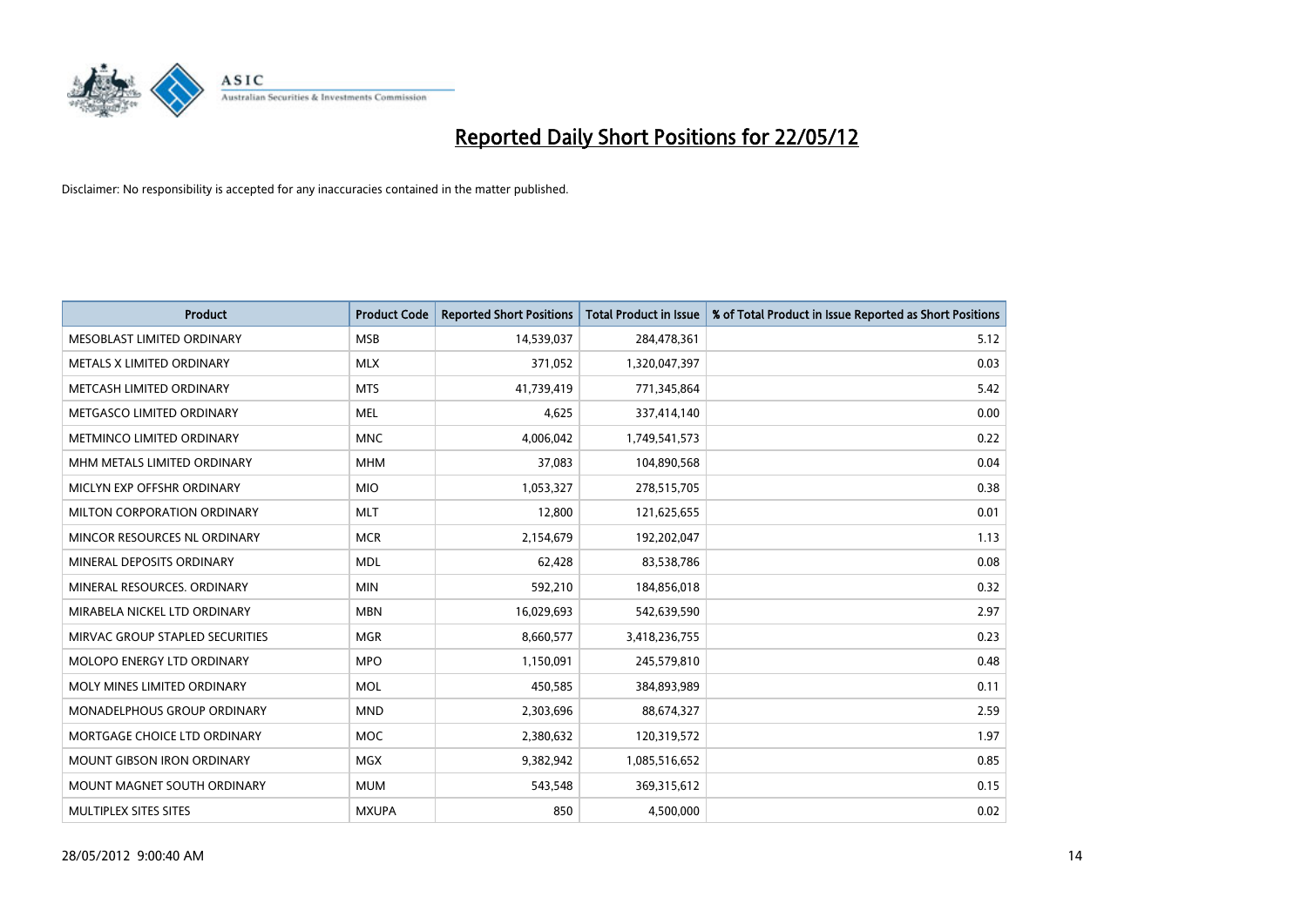

| <b>Product</b>                  | <b>Product Code</b> | <b>Reported Short Positions</b> | <b>Total Product in Issue</b> | % of Total Product in Issue Reported as Short Positions |
|---------------------------------|---------------------|---------------------------------|-------------------------------|---------------------------------------------------------|
| MURCHISON METALS LTD ORDINARY   | <b>MMX</b>          | 4,343,277                       | 450,093,277                   | 0.98                                                    |
| MYER HOLDINGS LTD ORDINARY      | <b>MYR</b>          | 65,516,262                      | 583,384,551                   | 11.21                                                   |
| <b>MYSTATE LIMITED ORDINARY</b> | <b>MYS</b>          | 12,150                          | 86,977,573                    | 0.01                                                    |
| NATIONAL AUST, BANK ORDINARY    | <b>NAB</b>          | 14,618,715                      | 2,239,352,006                 | 0.62                                                    |
| NAVIGATOR RESOURCES ORDINARY    | <b>NAV</b>          | 500                             | 2,222,216,576                 | 0.00                                                    |
| NAVITAS LIMITED ORDINARY        | <b>NVT</b>          | 11,174,208                      | 375,318,628                   | 2.97                                                    |
| NEON ENERGY LIMITED ORDINARY    | <b>NEN</b>          | 1,246,035                       | 436,464,518                   | 0.29                                                    |
| NEW HOPE CORPORATION ORDINARY   | <b>NHC</b>          | 1,466,527                       | 830,411,534                   | 0.17                                                    |
| NEWCREST MINING ORDINARY        | <b>NCM</b>          | 2,364,187                       | 765,000,000                   | 0.29                                                    |
| NEWS CORP A NON-VOTING CDI      | <b>NWSLV</b>        | 3,125,423                       | 1,623,654,748                 | 0.19                                                    |
| NEWS CORP B VOTING CDI          | <b>NWS</b>          | 1,124,760                       | 798,520,953                   | 0.14                                                    |
| NEXTDC LIMITED ORDINARY         | <b>NXT</b>          | 1,300,279                       | 145,320,558                   | 0.88                                                    |
| NEXUS ENERGY LIMITED ORDINARY   | <b>NXS</b>          | 3,551,634                       | 1,329,821,159                 | 0.27                                                    |
| NIB HOLDINGS LIMITED ORDINARY   | <b>NHF</b>          | 142,935                         | 439,004,182                   | 0.04                                                    |
| NIDO PETROLEUM ORDINARY         | <b>NDO</b>          | 105,313                         | 1,389,163,151                 | 0.01                                                    |
| NOBLE MINERAL RES ORDINARY      | <b>NMG</b>          | 2,475,247                       | 591,294,002                   | 0.42                                                    |
| NORTHERN IRON LTD ORDINARY      | <b>NFE</b>          | 452,650                         | 369,980,113                   | 0.11                                                    |
| NORTHERN STAR ORDINARY          | <b>NST</b>          | 640,178                         | 402,170,706                   | 0.15                                                    |
| NRW HOLDINGS LIMITED ORDINARY   | <b>NWH</b>          | 1,266,632                       | 278,888,011                   | 0.46                                                    |
| NUCOAL RESOURCES LTD ORDINARY   | <b>NCR</b>          | 130,194                         | 768,612,354                   | 0.02                                                    |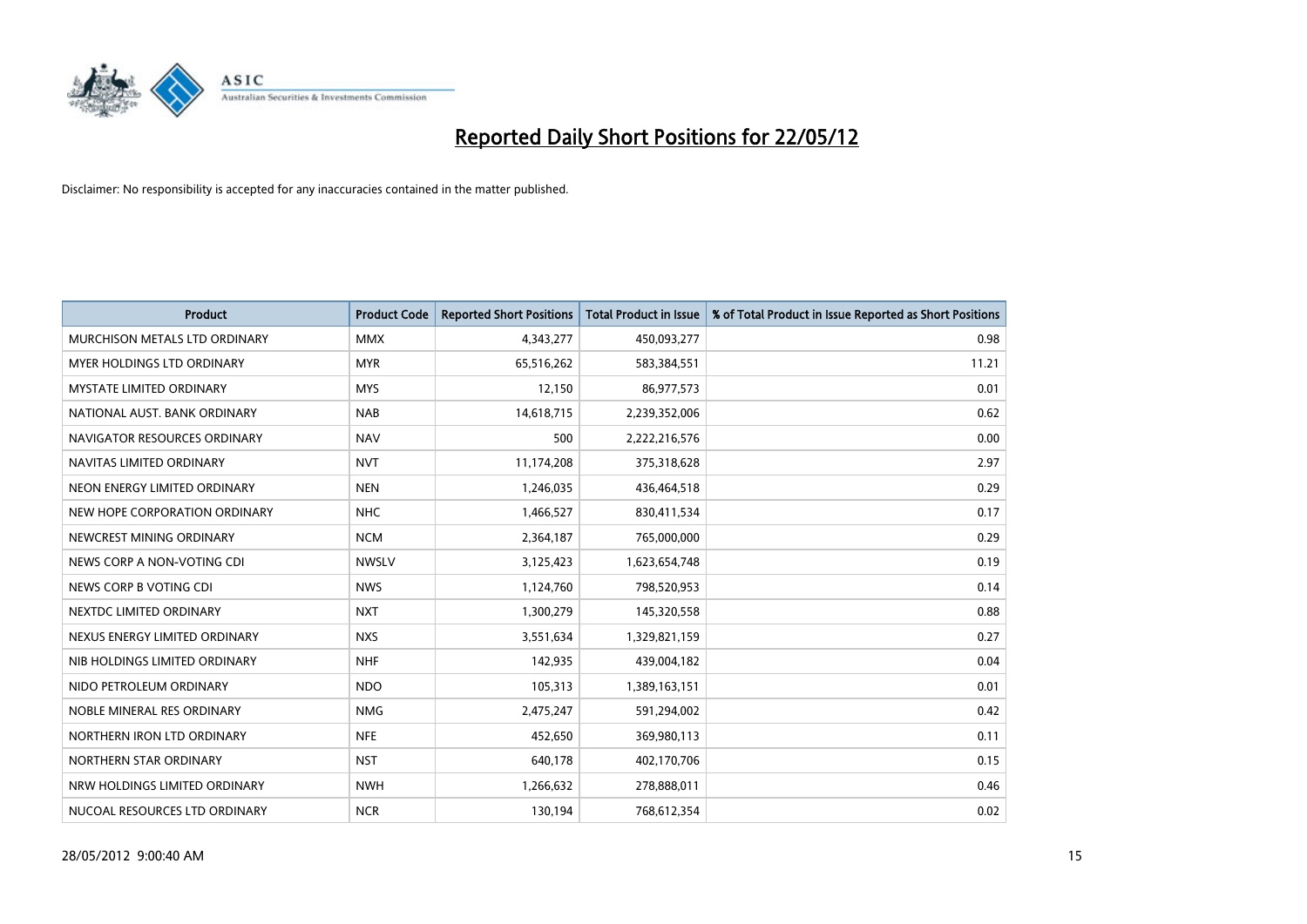

| <b>Product</b>                        | <b>Product Code</b> | <b>Reported Short Positions</b> | <b>Total Product in Issue</b> | % of Total Product in Issue Reported as Short Positions |
|---------------------------------------|---------------------|---------------------------------|-------------------------------|---------------------------------------------------------|
| NUFARM LIMITED ORDINARY               | <b>NUF</b>          | 5,451,704                       | 262,142,247                   | 2.09                                                    |
| OAKTON LIMITED ORDINARY               | <b>OKN</b>          | 881,308                         | 93,800,235                    | 0.94                                                    |
| OBI LIMITED ORDINARY                  | OBI                 | 80,000                          | 1,155,956,528                 | 0.01                                                    |
| OCEANAGOLD CORP. CHESS DEPOSITARY INT | <b>OGC</b>          | 2,406,368                       | 262,834,376                   | 0.91                                                    |
| OIL SEARCH LTD ORDINARY               | OSH                 | 8,898,955                       | 1,331,356,047                 | 0.67                                                    |
| OM HOLDINGS LIMITED ORDINARY          | OMH                 | 5,160,891                       | 604,105,150                   | 0.85                                                    |
| ONESTEEL LIMITED ORDINARY             | OST                 | 17,170,327                      | 1,345,665,626                 | 1.28                                                    |
| OPUS GROUP LTD ORDINARY               | <b>OPG</b>          | 1,250                           | 53,678,177                    | 0.00                                                    |
| ORICA LIMITED ORDINARY                | ORI                 | 3,011,041                       | 365,007,037                   | 0.81                                                    |
| ORIGIN ENERGY ORDINARY                | <b>ORG</b>          | 9,003,167                       | 1,089,502,638                 | 0.81                                                    |
| OROCOBRE LIMITED ORDINARY             | <b>ORE</b>          | 63,882                          | 103,195,029                   | 0.05                                                    |
| OROTONGROUP LIMITED ORDINARY          | ORL                 | 218,334                         | 40,880,902                    | 0.52                                                    |
| OZ MINERALS ORDINARY                  | OZL                 | 5,030,220                       | 308,785,193                   | 1.63                                                    |
| <b>PACIFIC BRANDS ORDINARY</b>        | <b>PBG</b>          | 6,121,446                       | 912,915,695                   | 0.68                                                    |
| PALADIN ENERGY LTD ORDINARY           | <b>PDN</b>          | 68,323,012                      | 835,645,290                   | 8.21                                                    |
| PAN PACIFIC PETROL. ORDINARY          | <b>PPP</b>          | 7,750                           | 588,612,110                   | 0.00                                                    |
| PANAUST LIMITED ORDINARY              | <b>PNA</b>          | 3,080,195                       | 602,479,854                   | 0.49                                                    |
| PANCONTINENTAL OIL ORDINARY           | <b>PCL</b>          | 2,150,367                       | 991,279,809                   | 0.21                                                    |
| PANORAMIC RESOURCES ORDINARY          | PAN                 | 2,449,317                       | 207,050,710                   | 1.19                                                    |
| PAPERLINX LIMITED ORDINARY            | <b>PPX</b>          | 1,276,443                       | 609,280,761                   | 0.21                                                    |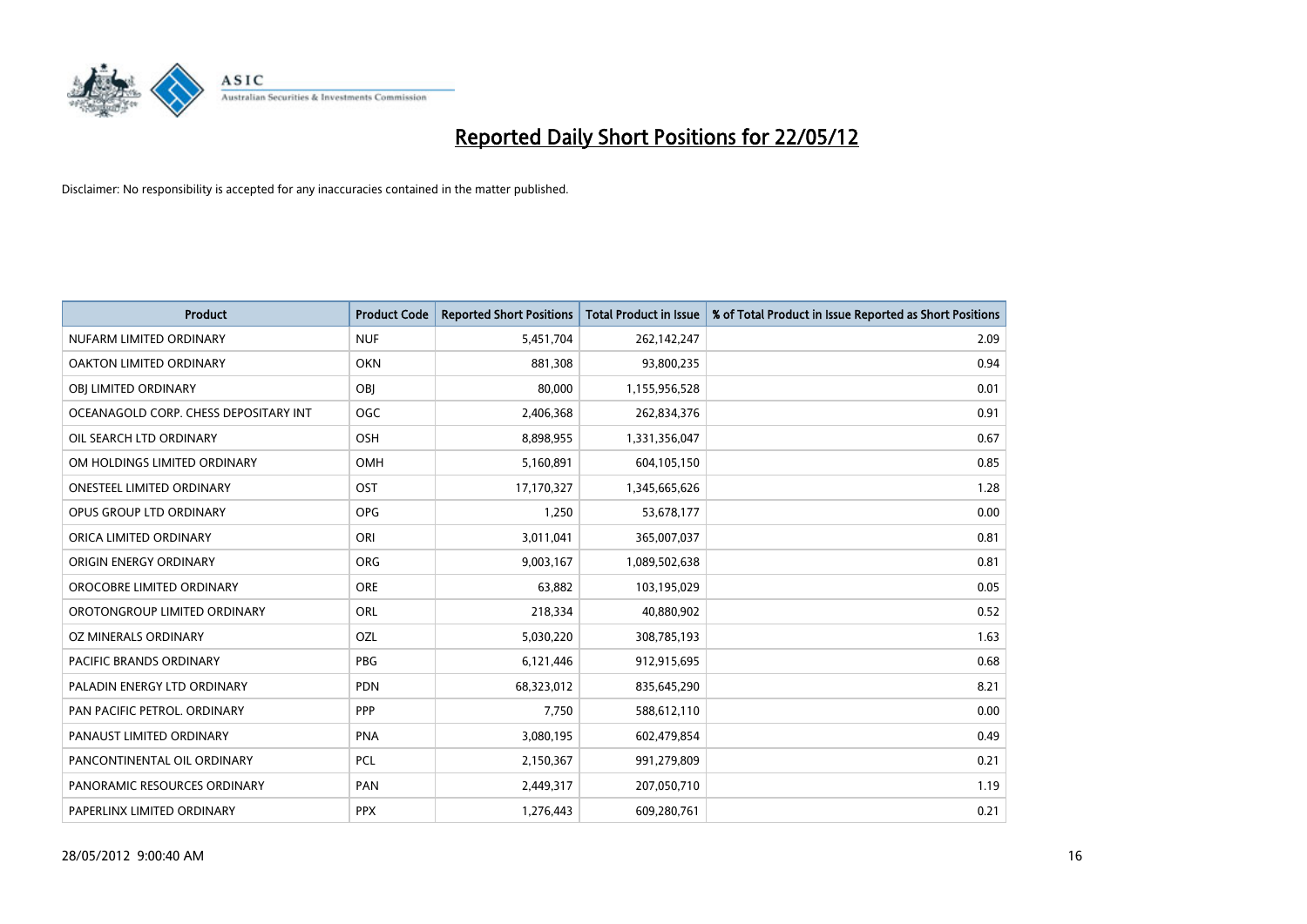

| <b>Product</b>                 | <b>Product Code</b> | <b>Reported Short Positions</b> | <b>Total Product in Issue</b> | % of Total Product in Issue Reported as Short Positions |
|--------------------------------|---------------------|---------------------------------|-------------------------------|---------------------------------------------------------|
| PAPILLON RES LTD ORDINARY      | PIR                 | 92,216                          | 243,414,325                   | 0.03                                                    |
| PEAK RESOURCES ORDINARY        | <b>PEK</b>          | 436                             | 207,916,802                   | 0.00                                                    |
| PEET LIMITED ORDINARY          | <b>PPC</b>          | 1,006,755                       | 320,170,604                   | 0.32                                                    |
| PENINSULA ENERGY LTD ORDINARY  | <b>PEN</b>          | 3,736,267                       | 2,163,955,626                 | 0.17                                                    |
| PERILYA LIMITED ORDINARY       | PEM                 | 417,314                         | 769,316,426                   | 0.05                                                    |
| PERPETUAL LIMITED ORDINARY     | PPT                 | 1,873,117                       | 41,980,678                    | 4.47                                                    |
| PERSEUS MINING LTD ORDINARY    | <b>PRU</b>          | 10,071,398                      | 457,962,088                   | 2.19                                                    |
| PHARMAXIS LTD ORDINARY         | <b>PXS</b>          | 3,905,768                       | 306,190,989                   | 1.29                                                    |
| PHOSPHAGENICS LTD. ORDINARY    | POH                 | 96,072                          | 1,020,215,957                 | 0.01                                                    |
| PLATINUM ASSET ORDINARY        | <b>PTM</b>          | 9,123,980                       | 561,347,878                   | 1.61                                                    |
| PLATINUM AUSTRALIA ORDINARY    | <b>PLA</b>          | 568,467                         | 504,968,043                   | 0.10                                                    |
| PMI GOLD CORP CDI 1:1          | <b>PVM</b>          | 53,329                          | 71,581,426                    | 0.07                                                    |
| PMP LIMITED ORDINARY           | <b>PMP</b>          | 39,862                          | 323,781,124                   | 0.01                                                    |
| PREMIER INVESTMENTS ORDINARY   | <b>PMV</b>          | 355,929                         | 155,260,377                   | 0.22                                                    |
| PRIMA BIOMED LTD ORDINARY      | <b>PRR</b>          | 815,660                         | 1,066,063,388                 | 0.08                                                    |
| PRIMARY HEALTH CARE ORDINARY   | <b>PRY</b>          | 13,167,831                      | 501,717,314                   | 2.62                                                    |
| PRIMEAG AUSTRALIA ORDINARY     | PAG                 | 177,761                         | 266,394,444                   | 0.07                                                    |
| PROGRAMMED ORDINARY            | <b>PRG</b>          | 278,304                         | 118,173,778                   | 0.23                                                    |
| <b>QANTAS AIRWAYS ORDINARY</b> | QAN                 | 16,383,607                      | 2,265,123,620                 | 0.73                                                    |
| OBE INSURANCE GROUP ORDINARY   | OBE                 | 42,908,617                      | 1,181,682,557                 | 3.63                                                    |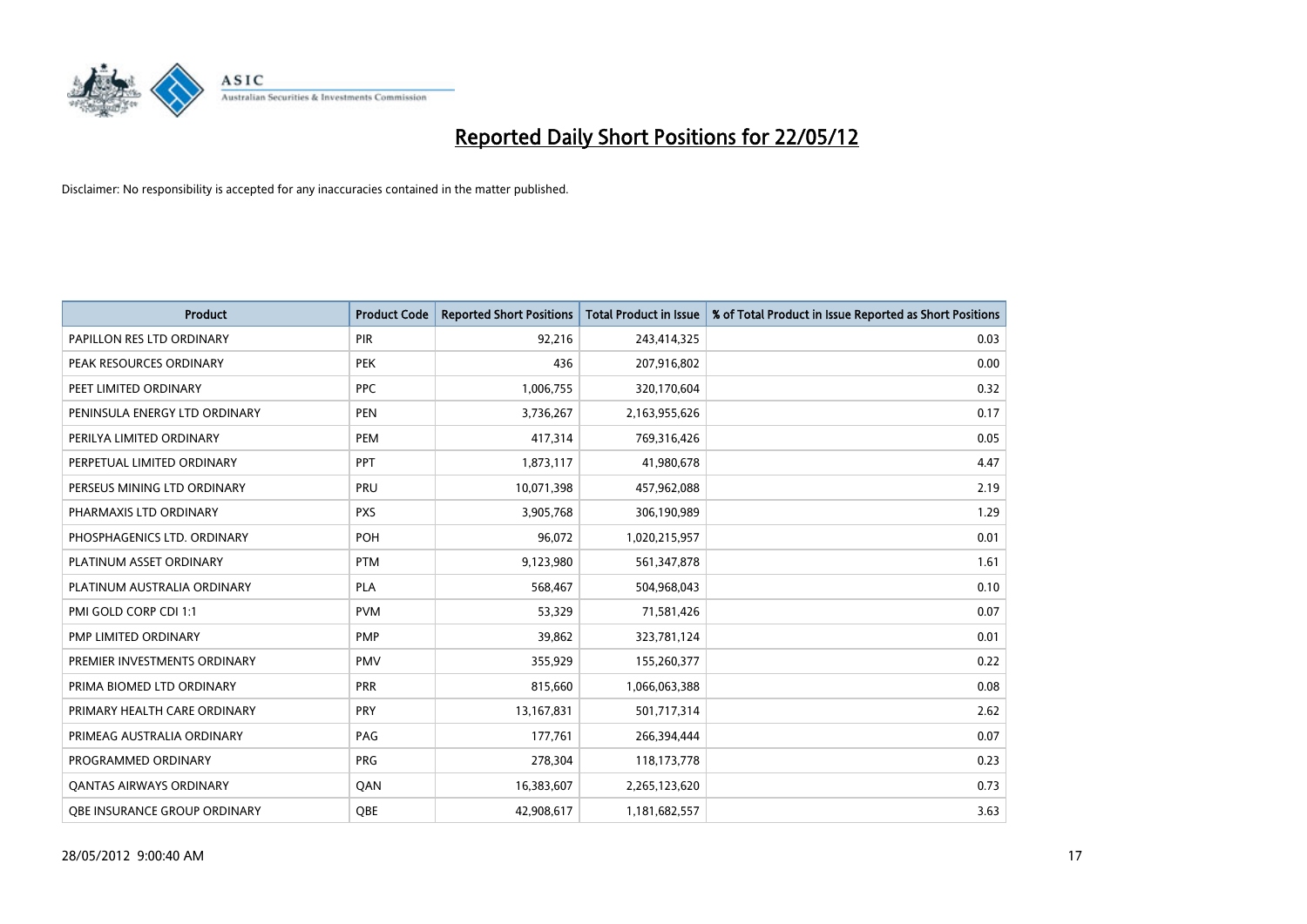

| <b>Product</b>                      | <b>Product Code</b> | <b>Reported Short Positions</b> | <b>Total Product in Issue</b> | % of Total Product in Issue Reported as Short Positions |
|-------------------------------------|---------------------|---------------------------------|-------------------------------|---------------------------------------------------------|
| OR NATIONAL LIMITED ORDINARY        | <b>ORN</b>          | 10,851,810                      | 2,440,000,000                 | 0.42                                                    |
| ORXPHARMA LTD ORDINARY              | <b>QRX</b>          | 337,261                         | 144,539,706                   | 0.23                                                    |
| <b>QUBE LOGISTICS HLDG ORDINARY</b> | QUB                 | 2,746,628                       | 909,407,185                   | 0.30                                                    |
| RAMELIUS RESOURCES ORDINARY         | <b>RMS</b>          | 1,040,088                       | 335,906,949                   | 0.31                                                    |
| RAMSAY HEALTH CARE ORDINARY         | <b>RHC</b>          | 1,947,282                       | 202,081,252                   | 0.98                                                    |
| RANGE RESOURCES LTD ORDINARY        | <b>RRS</b>          | 514,725                         | 2,118,880,660                 | 0.02                                                    |
| <b>RCR TOMLINSON ORDINARY</b>       | <b>RCR</b>          | 126,505                         | 132,309,023                   | 0.09                                                    |
| <b>REA GROUP ORDINARY</b>           | <b>REA</b>          | 393,819                         | 131,714,699                   | 0.30                                                    |
| <b>RECKON LIMITED ORDINARY</b>      | <b>RKN</b>          | 824,640                         | 129,488,015                   | 0.64                                                    |
| <b>RED 5 LIMITED ORDINARY</b>       | <b>RED</b>          | 7,520                           | 135,488,008                   | 0.01                                                    |
| RED FORK ENERGY ORDINARY            | <b>RFE</b>          | 78,165                          | 310,229,853                   | 0.02                                                    |
| REDBANK ENERGY LTD ORDINARY         | AEJ                 | 19                              | 786,287                       | 0.00                                                    |
| REDFLEX HOLDINGS ORDINARY           | <b>RDF</b>          | $\overline{2}$                  | 110,345,599                   | 0.00                                                    |
| REGIONAL EXPRESS ORDINARY           | <b>REX</b>          | 10,000                          | 121,254,902                   | 0.01                                                    |
| <b>REGIS RESOURCES ORDINARY</b>     | <b>RRL</b>          | 1,373,187                       | 451,918,457                   | 0.30                                                    |
| RENAISSANCE MINERALS ORDINARY       | <b>RNS</b>          | 2,250,000                       | 135,300,001                   | 1.66                                                    |
| RESMED INC CDI 10:1                 | <b>RMD</b>          | 4,349,560                       | 1,556,242,300                 | 0.27                                                    |
| <b>RESOLUTE MINING ORDINARY</b>     | <b>RSG</b>          | 3,597,439                       | 653,224,010                   | 0.53                                                    |
| <b>RESOURCE GENERATION ORDINARY</b> | <b>RES</b>          | 173                             | 262,895,652                   | 0.00                                                    |
| RETAIL FOOD GROUP ORDINARY          | <b>RFG</b>          | 26,960                          | 108,422,615                   | 0.03                                                    |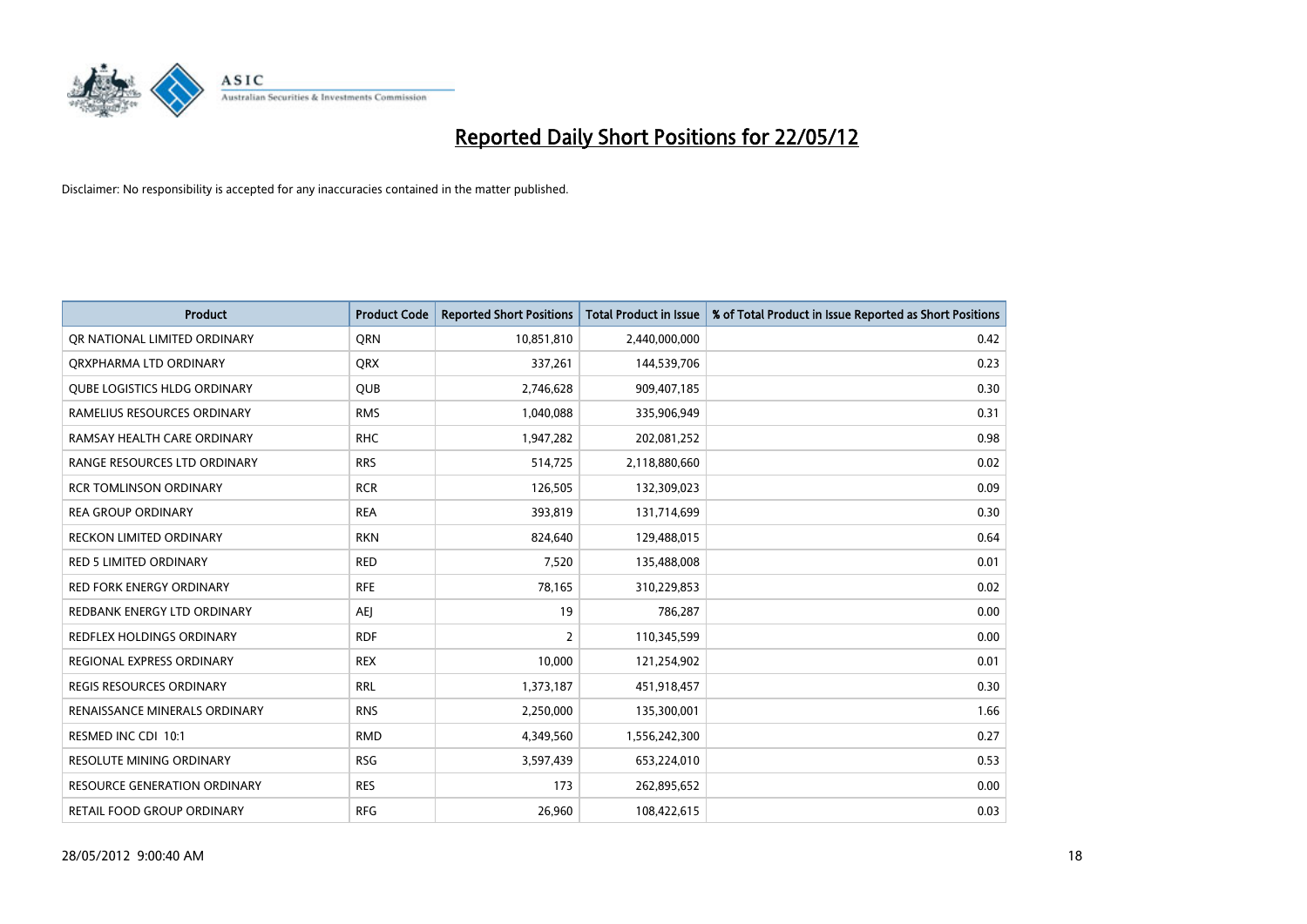

| <b>Product</b>                     | <b>Product Code</b> | <b>Reported Short Positions</b> | <b>Total Product in Issue</b> | % of Total Product in Issue Reported as Short Positions |
|------------------------------------|---------------------|---------------------------------|-------------------------------|---------------------------------------------------------|
| REVERSE CORP LIMITED ORDINARY      | <b>REF</b>          | 100                             | 92,382,175                    | 0.00                                                    |
| REX MINERALS LIMITED ORDINARY      | <b>RXM</b>          | 731,027                         | 176,447,284                   | 0.41                                                    |
| RHG LIMITED ORDINARY               | <b>RHG</b>          | 36,083                          | 308,483,177                   | 0.01                                                    |
| RIALTO ENERGY ORDINARY             | <b>RIA</b>          | 1,431,230                       | 671,347,392                   | 0.21                                                    |
| <b>RIDLEY CORPORATION ORDINARY</b> | <b>RIC</b>          | 4,355                           | 307,817,071                   | 0.00                                                    |
| RIO TINTO LIMITED ORDINARY         | <b>RIO</b>          | 19,130,378                      | 435,758,720                   | 4.38                                                    |
| ROBUST RESOURCES ORDINARY          | <b>ROL</b>          | 17,326                          | 87,544,097                    | 0.02                                                    |
| ROC OIL COMPANY ORDINARY           | <b>ROC</b>          | 2,514,336                       | 683,235,552                   | 0.38                                                    |
| <b>RURALCO HOLDINGS ORDINARY</b>   | <b>RHL</b>          | 12,000                          | 55,019,284                    | 0.02                                                    |
| SAI GLOBAL LIMITED ORDINARY        | SAI                 | 4,525,091                       | 204,354,836                   | 2.22                                                    |
| SALMAT LIMITED ORDINARY            | <b>SLM</b>          | 3,127,898                       | 159,802,174                   | 1.95                                                    |
| SAMSON OIL & GAS LTD ORDINARY      | SSN                 | 1,437,768                       | 1,765,089,972                 | 0.08                                                    |
| SANDFIRE RESOURCES ORDINARY        | <b>SFR</b>          | 4,403,337                       | 151,158,635                   | 2.90                                                    |
| SANTOS LTD ORDINARY                | <b>STO</b>          | 4,276,170                       | 952,784,551                   | 0.42                                                    |
| SARACEN MINERAL ORDINARY           | SAR                 | 2,475,415                       | 594,625,640                   | 0.42                                                    |
| SEDGMAN LIMITED ORDINARY           | <b>SDM</b>          | 148,972                         | 214,292,930                   | 0.06                                                    |
| SEEK LIMITED ORDINARY              | <b>SEK</b>          | 11,414,928                      | 337,101,307                   | 3.37                                                    |
| SENEX ENERGY LIMITED ORDINARY      | <b>SXY</b>          | 1,603,518                       | 926,147,416                   | 0.17                                                    |
| SERVCORP LIMITED ORDINARY          | SRV                 | 17,000                          | 98,440,807                    | 0.02                                                    |
| SERVICE STREAM ORDINARY            | SSM                 | 400                             | 283,418,867                   | 0.00                                                    |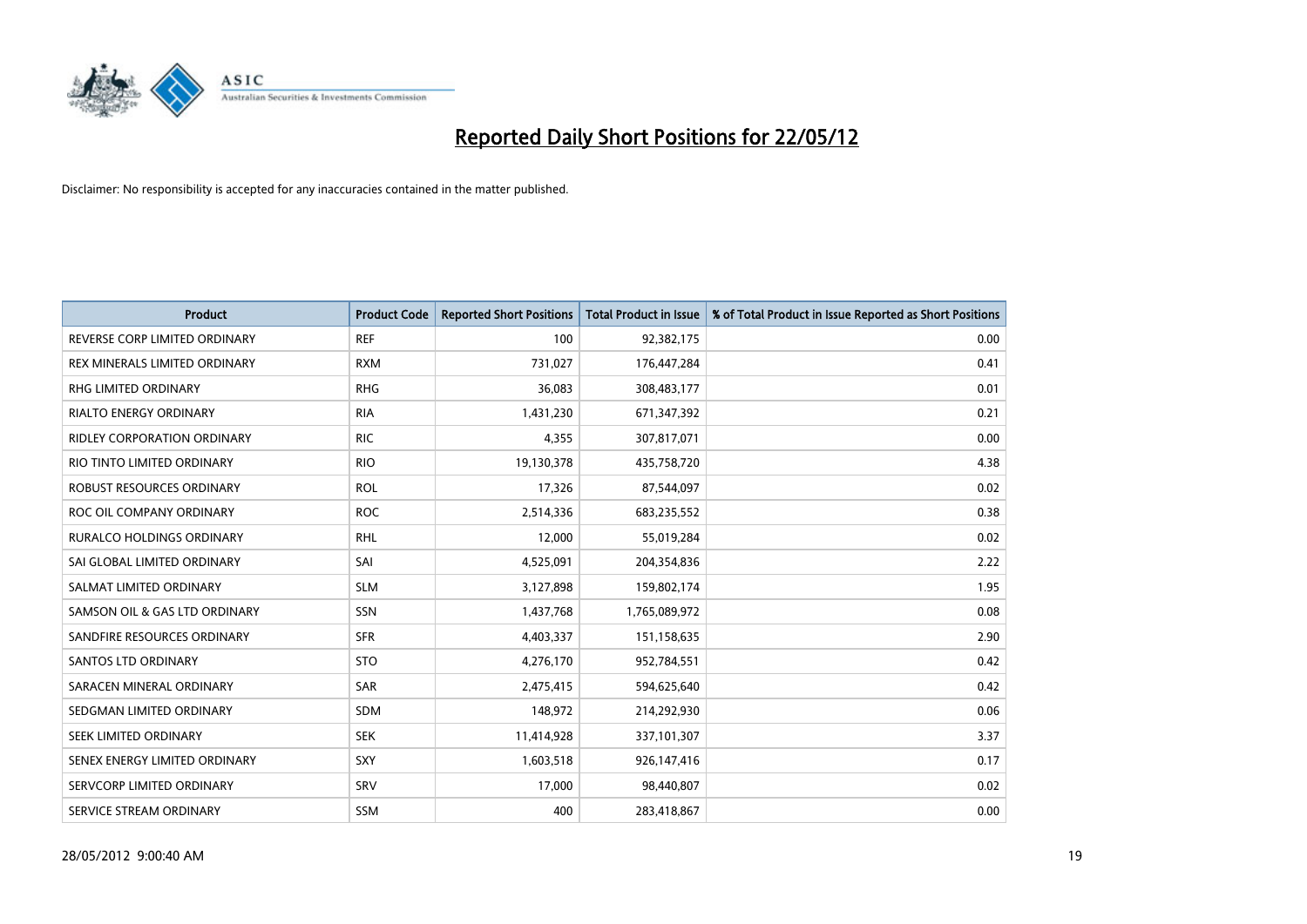

| <b>Product</b>                           | <b>Product Code</b> | <b>Reported Short Positions</b> | <b>Total Product in Issue</b> | % of Total Product in Issue Reported as Short Positions |
|------------------------------------------|---------------------|---------------------------------|-------------------------------|---------------------------------------------------------|
| SEVEN GROUP HOLDINGS ORDINARY            | <b>SVW</b>          | 692,329                         | 307,410,281                   | 0.21                                                    |
| SEVEN WEST MEDIA LTD ORDINARY            | <b>SWM</b>          | 13,330,008                      | 666,105,054                   | 2.00                                                    |
| SIGMA PHARMACEUTICAL ORDINARY            | <b>SIP</b>          | 5,914,699                       | 1,185,020,782                 | 0.52                                                    |
| SILEX SYSTEMS ORDINARY                   | <b>SLX</b>          | 703.628                         | 170,143,997                   | 0.41                                                    |
| SILVER LAKE RESOURCE ORDINARY            | <b>SLR</b>          | 167,097                         | 220,264,064                   | 0.08                                                    |
| SIMS METAL MGMT LTD ORDINARY             | SGM                 | 9,130,969                       | 205,856,443                   | 4.41                                                    |
| SINGAPORE TELECOMM. CHESS DEPOSITARY INT | <b>SGT</b>          | 6,007,184                       | 158,218,641                   | 3.79                                                    |
| SIRTEX MEDICAL ORDINARY                  | <b>SRX</b>          | 4,596                           | 55,768,136                    | 0.01                                                    |
| SKILLED GROUP LTD ORDINARY               | <b>SKE</b>          | 47,657                          | 233,487,276                   | 0.02                                                    |
| SKY CITY ENTERTAIN, ORDINARY             | <b>SKC</b>          | 15,101                          | 576,958,340                   | 0.00                                                    |
| <b>SLATER &amp; GORDON ORDINARY</b>      | SGH                 | 6,038                           | 168,600,731                   | 0.00                                                    |
| SMS MANAGEMENT, ORDINARY                 | <b>SMX</b>          | 481,952                         | 68,415,913                    | 0.71                                                    |
| SONIC HEALTHCARE ORDINARY                | SHL                 | 5,536,223                       | 389,969,875                   | 1.41                                                    |
| SOUL PATTINSON (W.H) ORDINARY            | SOL                 | 12,555                          | 239,395,320                   | 0.01                                                    |
| SOUTH BOULDER MINES ORDINARY             | <b>STB</b>          | 102,513                         | 116,232,826                   | 0.09                                                    |
| SP AUSNET STAPLED SECURITIES             | SPN                 | 5,483,452                       | 2,896,219,682                 | 0.18                                                    |
| SPARK INFRASTRUCTURE STAPLED NOTE & UNIT | SKI                 | 28,941,381                      | 1,326,734,264                 | 2.19                                                    |
| SPDR 200 FUND ETF UNITS                  | <b>STW</b>          | 3,630                           | 51,538,531                    | 0.01                                                    |
| SPECIALTY FASHION ORDINARY               | <b>SFH</b>          | 2,099,171                       | 192,086,121                   | 1.09                                                    |
| SPOTLESS GROUP LTD ORDINARY              | SPT                 | 556,960                         | 265,746,161                   | 0.22                                                    |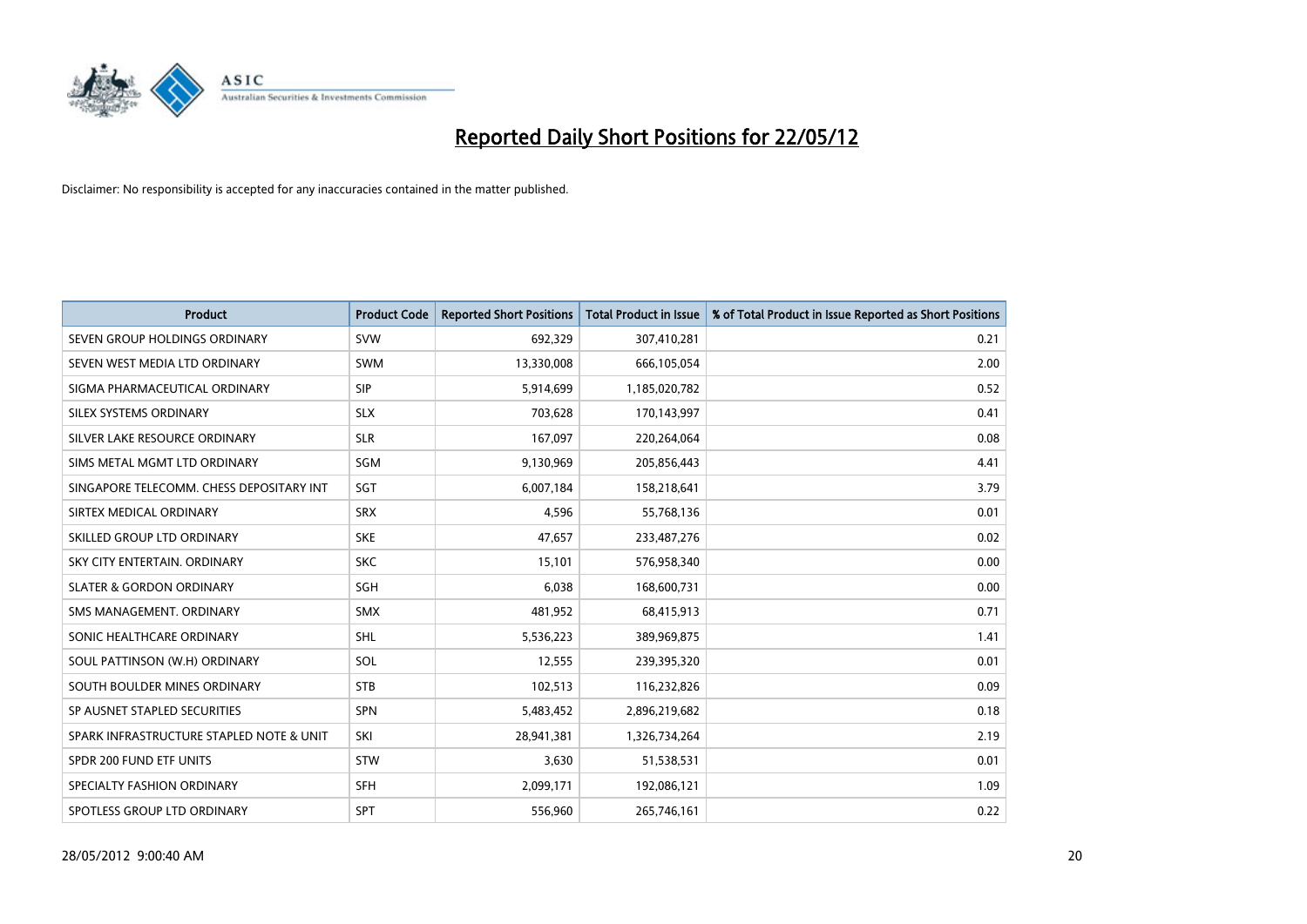

| <b>Product</b>                   | <b>Product Code</b> | <b>Reported Short Positions</b> | <b>Total Product in Issue</b> | % of Total Product in Issue Reported as Short Positions |
|----------------------------------|---------------------|---------------------------------|-------------------------------|---------------------------------------------------------|
| ST BARBARA LIMITED ORDINARY      | <b>SBM</b>          | 11,790,320                      | 325,615,389                   | 3.61                                                    |
| STANMORE COAL LTD ORDINARY       | <b>SMR</b>          | 66,885                          | 160,180,221                   | 0.04                                                    |
| STARPHARMA HOLDINGS ORDINARY     | SPL                 | 1,549,555                       | 280,802,451                   | 0.56                                                    |
| STHN CROSS MEDIA ORDINARY        | <b>SXL</b>          | 3,686,397                       | 704,594,449                   | 0.53                                                    |
| STOCKLAND UNITS/ORD STAPLED      | SGP                 | 14,504,661                      | 2,219,880,007                 | 0.65                                                    |
| STRAITS RES LTD. ORDINARY        | <b>SRQ</b>          | 1,951,101                       | 456,529,474                   | 0.42                                                    |
| STRIKE ENERGY LTD ORDINARY       | <b>STX</b>          | 10,011                          | 614,519,664                   | 0.00                                                    |
| STW COMMUNICATIONS ORDINARY      | SGN                 | 22,912                          | 362,798,351                   | 0.00                                                    |
| SUNCORP GROUP LTD ORDINARY       | <b>SUN</b>          | 11,292,527                      | 1,286,600,980                 | 0.85                                                    |
| SUNDANCE ENERGY ORDINARY         | <b>SEA</b>          | 54,143                          | 277,098,474                   | 0.02                                                    |
| SUNDANCE RESOURCES ORDINARY      | SDL                 | 8,021,660                       | 2,933,534,505                 | 0.27                                                    |
| SUNLAND GROUP LTD ORDINARY       | <b>SDG</b>          | 140,534                         | 201,578,526                   | 0.07                                                    |
| SUPER RET REP LTD ORDINARY       | SUL                 | 1,083,074                       | 196,152,971                   | 0.55                                                    |
| SYD AIRPORT STAPLED US PROHIBIT. | <b>SYD</b>          | 7,081,121                       | 1,861,210,782                 | 0.37                                                    |
| TABCORP HOLDINGS LTD ORDINARY    | <b>TAH</b>          | 6,342,252                       | 730,113,969                   | 0.87                                                    |
| TANAMI GOLD NL ORDINARY          | <b>TAM</b>          | 115,310                         | 261,132,677                   | 0.04                                                    |
| TAP OIL LIMITED ORDINARY         | <b>TAP</b>          | 834,572                         | 241,295,311                   | 0.34                                                    |
| TASSAL GROUP LIMITED ORDINARY    | <b>TGR</b>          | 46,284                          | 146,304,404                   | 0.02                                                    |
| <b>TATTS GROUP LTD ORDINARY</b>  | <b>TTS</b>          | 10,951,085                      | 1,362,919,733                 | 0.81                                                    |
| TECHNOLOGY ONE ORDINARY          | <b>TNE</b>          | 10,010                          | 304,910,455                   | 0.00                                                    |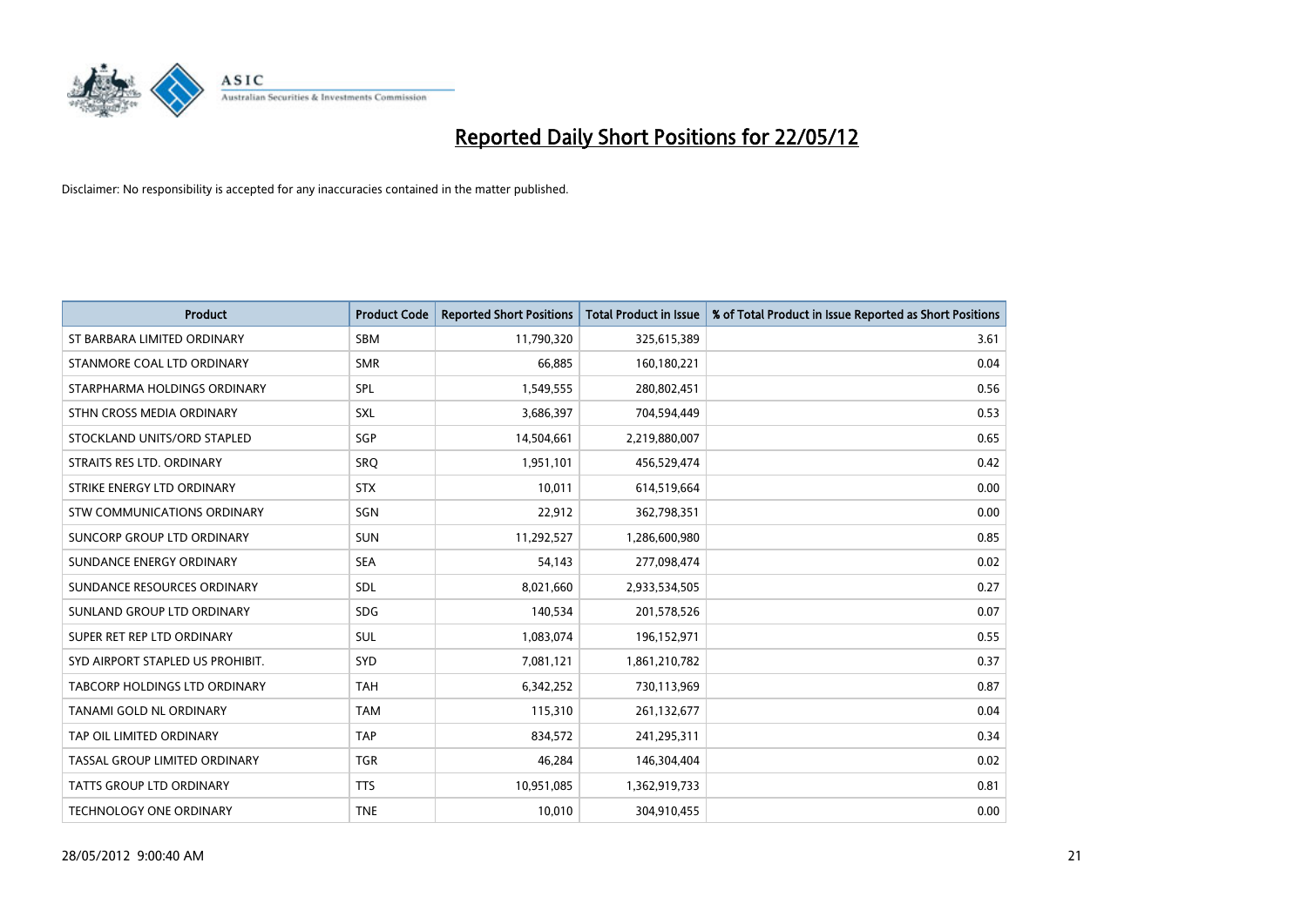

| <b>Product</b>                       | <b>Product Code</b> | <b>Reported Short Positions</b> | <b>Total Product in Issue</b> | % of Total Product in Issue Reported as Short Positions |
|--------------------------------------|---------------------|---------------------------------|-------------------------------|---------------------------------------------------------|
| <b>TELECOM CORPORATION ORDINARY</b>  | <b>TEL</b>          | 16,388,792                      | 1,930,043,981                 | 0.84                                                    |
| TELSTRA CORPORATION. ORDINARY        | <b>TLS</b>          | 36,096,508                      | 12,443,074,357                | 0.28                                                    |
| TEN NETWORK HOLDINGS ORDINARY        | <b>TEN</b>          | 54,273,925                      | 1,045,236,720                 | 5.20                                                    |
| TERANGA GOLD CORP CDI 1:1            | <b>TGZ</b>          | 261,317                         | 158,155,577                   | 0.15                                                    |
| TEXON PETROLEUM LTD ORDINARY         | <b>TXN</b>          | 228,150                         | 245,039,848                   | 0.09                                                    |
| TFS CORPORATION LTD ORDINARY         | <b>TFC</b>          | 207,942                         | 279,621,829                   | 0.07                                                    |
| THAKRAL HOLDINGS GRP ORDINARY/UNIT   | <b>THG</b>          | 164                             | 585,365,014                   | 0.00                                                    |
| THE REJECT SHOP ORDINARY             | <b>TRS</b>          | 1,516,903                       | 26,071,170                    | 5.83                                                    |
| THINKSMART LIMITED ORDINARY          | <b>TSM</b>          | 175,000                         | 156,005,431                   | 0.11                                                    |
| THORN GROUP LIMITED ORDINARY         | <b>TGA</b>          | 329,756                         | 146,374,703                   | 0.23                                                    |
| TIGER RESOURCES ORDINARY             | <b>TGS</b>          | 2,137,308                       | 673,470,269                   | 0.31                                                    |
| TISHMAN SPEYER UNITS                 | <b>TSO</b>          | 40,786                          | 338,440,904                   | 0.01                                                    |
| TOLL HOLDINGS LTD ORDINARY           | <b>TOL</b>          | 18,008,301                      | 717,133,875                   | 2.52                                                    |
| TOX FREE SOLUTIONS ORDINARY          | <b>TOX</b>          | 10,786                          | 114,838,108                   | 0.01                                                    |
| TPG TELECOM LIMITED ORDINARY         | <b>TPM</b>          | 2,529,849                       | 793,808,141                   | 0.32                                                    |
| TRADE ME GROUP ORDINARY              | <b>TME</b>          | 295,564                         | 395,745,510                   | 0.08                                                    |
| TRANSFIELD SERVICES ORDINARY         | <b>TSE</b>          | 4,997,265                       | 530,586,567                   | 0.93                                                    |
| TRANSPACIFIC INDUST, ORDINARY        | <b>TPI</b>          | 4,767,999                       | 1,578,209,025                 | 0.29                                                    |
| TRANSURBAN GROUP TRIPLE STAPLED SEC. | <b>TCL</b>          | 5,758,958                       | 1,458,321,112                 | 0.37                                                    |
| TREASURY WINE ESTATE ORDINARY        | <b>TWE</b>          | 12,267,906                      | 647,227,144                   | 1.89                                                    |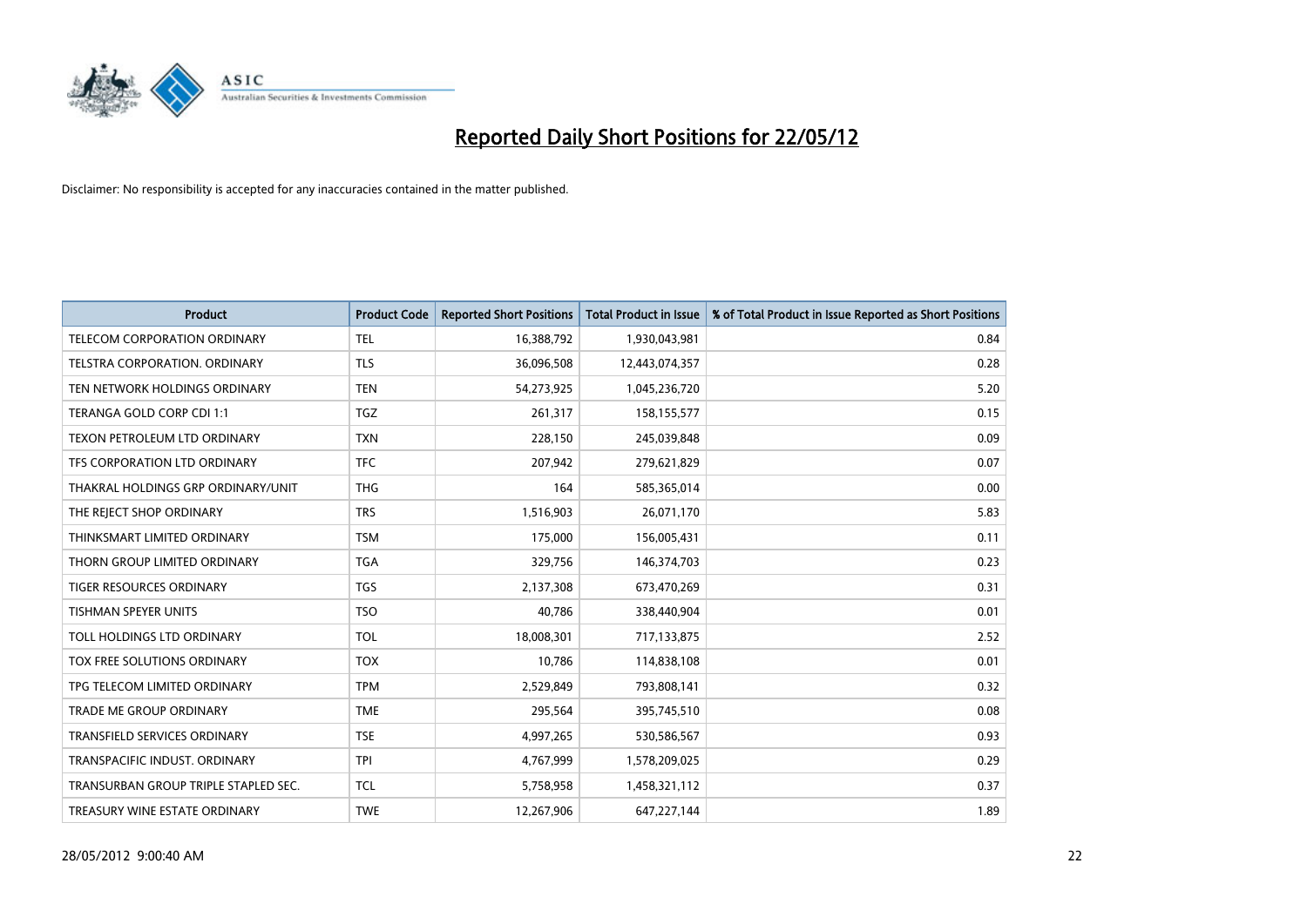

| <b>Product</b>                         | <b>Product Code</b> | <b>Reported Short Positions</b> | <b>Total Product in Issue</b> | % of Total Product in Issue Reported as Short Positions |
|----------------------------------------|---------------------|---------------------------------|-------------------------------|---------------------------------------------------------|
| TROY RESOURCES LTD ORDINARY            | <b>TRY</b>          | 410,325                         | 89,296,649                    | 0.44                                                    |
| UGL LIMITED ORDINARY                   | UGL                 | 5,544,119                       | 166,315,038                   | 3.32                                                    |
| UNILIFE CORPORATION CDI 6:1            | <b>UNS</b>          | 211,168                         | 258,962,928                   | 0.08                                                    |
| UXC LIMITED ORDINARY                   | <b>UXC</b>          | 153,900                         | 305,585,913                   | 0.05                                                    |
| <b>VENTURE MINERALS ORDINARY</b>       | <b>VMS</b>          | 9,665                           | 232,468,592                   | 0.00                                                    |
| <b>VIRGIN AUS HLDG LTD ORDINARY</b>    | <b>VAH</b>          | 4,798,988                       | 2,210,197,600                 | 0.21                                                    |
| VITERRA INC CDI 1:1                    | <b>VTA</b>          | 10                              | 68,629,939                    | 0.00                                                    |
| VNGD ALL-WORLD EX-US CDI 1:1           | <b>VEU</b>          | 8,646                           | 990,776                       | 0.87                                                    |
| WAH NAM INT HLDG LTD ORDINARY          | <b>WNI</b>          | 41,310                          | 6,706,732,005                 | 0.00                                                    |
| <b>WATPAC LIMITED ORDINARY</b>         | <b>WTP</b>          | 259,884                         | 184,332,526                   | 0.13                                                    |
| <b>WDS LIMITED ORDINARY</b>            | <b>WDS</b>          | $\overline{7}$                  | 144,740,614                   | 0.00                                                    |
| WEBIET LIMITED ORDINARY                | <b>WEB</b>          | 448,231                         | 71,801,029                    | 0.62                                                    |
| <b>WESFARMERS LIMITED ORDINARY</b>     | <b>WES</b>          | 30,524,842                      | 1,006,491,544                 | 3.02                                                    |
| WESFARMERS LIMITED PARTIALLY PROTECTED | <b>WESN</b>         | 122,343                         | 150,580,618                   | 0.07                                                    |
| WESTERN AREAS NL ORDINARY              | <b>WSA</b>          | 10,906,664                      | 179,735,899                   | 6.07                                                    |
| WESTFIELD GROUP ORD/UNIT STAPLED SEC   | <b>WDC</b>          | 7,859,461                       | 2,295,578,169                 | 0.33                                                    |
| WESTFIELD RETAIL TST UNIT STAPLED      | <b>WRT</b>          | 45,898,464                      | 3,054,166,195                 | 1.53                                                    |
| <b>WESTPAC BANKING CORP ORDINARY</b>   | <b>WBC</b>          | 60,121,893                      | 3,055,110,360                 | 1.93                                                    |
| WHITE ENERGY COMPANY ORDINARY          | <b>WEC</b>          | 2,294,288                       | 322,974,494                   | 0.70                                                    |
| WHITEHAVEN COAL ORDINARY               | <b>WHC</b>          | 19,509,355                      | 1,013,190,387                 | 1.94                                                    |